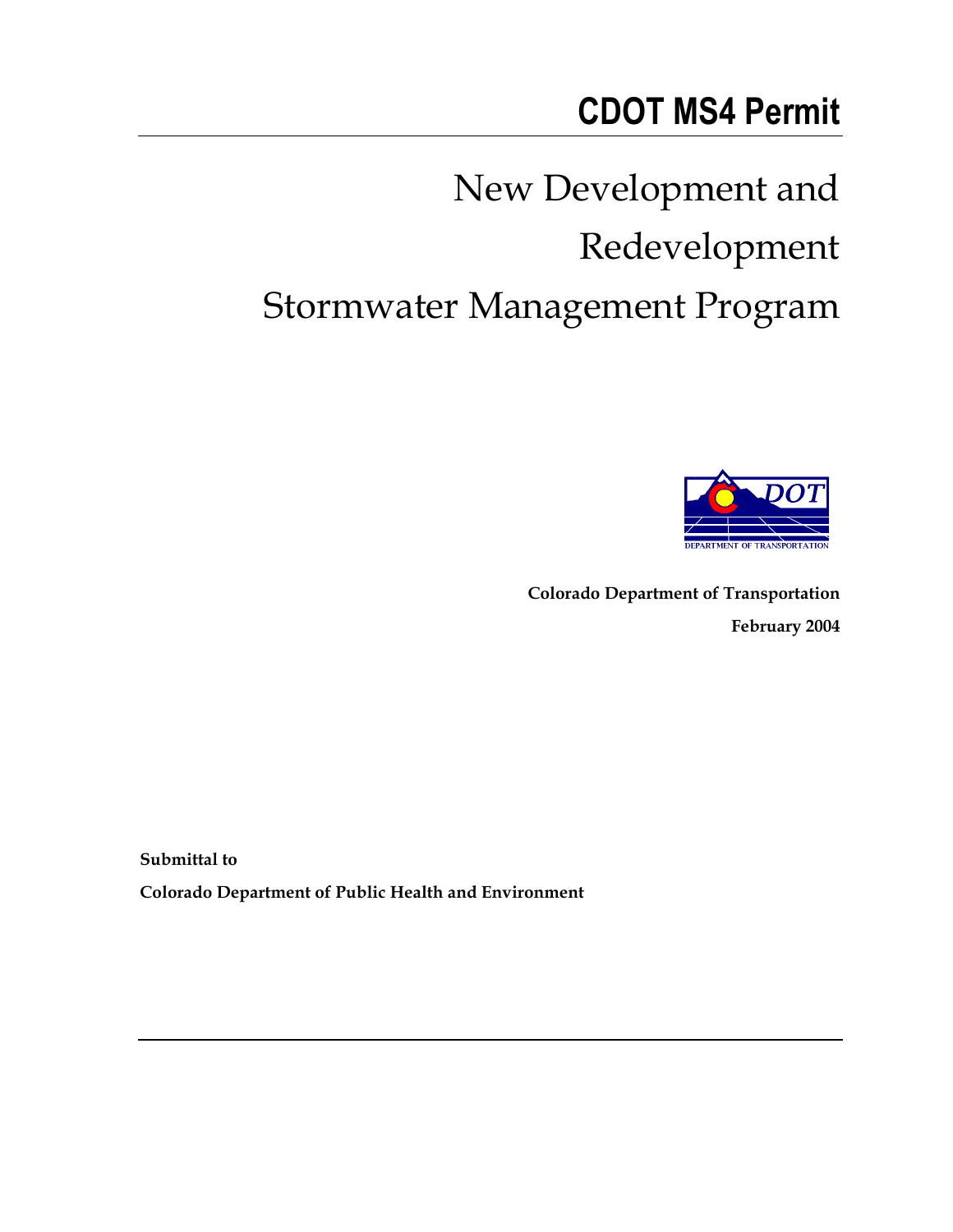## **Table of Contents**

### Appendix I - New Development and Redevelopment Planning Procedure

| Transportation Improvement Program (TIP)/Statewide Transportation Improvement Program |  |
|---------------------------------------------------------------------------------------|--|
|                                                                                       |  |
|                                                                                       |  |
|                                                                                       |  |
|                                                                                       |  |
|                                                                                       |  |
|                                                                                       |  |
|                                                                                       |  |
|                                                                                       |  |
|                                                                                       |  |
|                                                                                       |  |
|                                                                                       |  |
|                                                                                       |  |
|                                                                                       |  |
|                                                                                       |  |
|                                                                                       |  |
|                                                                                       |  |
| Section V - Implementation Schedule - After Program Approval Date  V - 1              |  |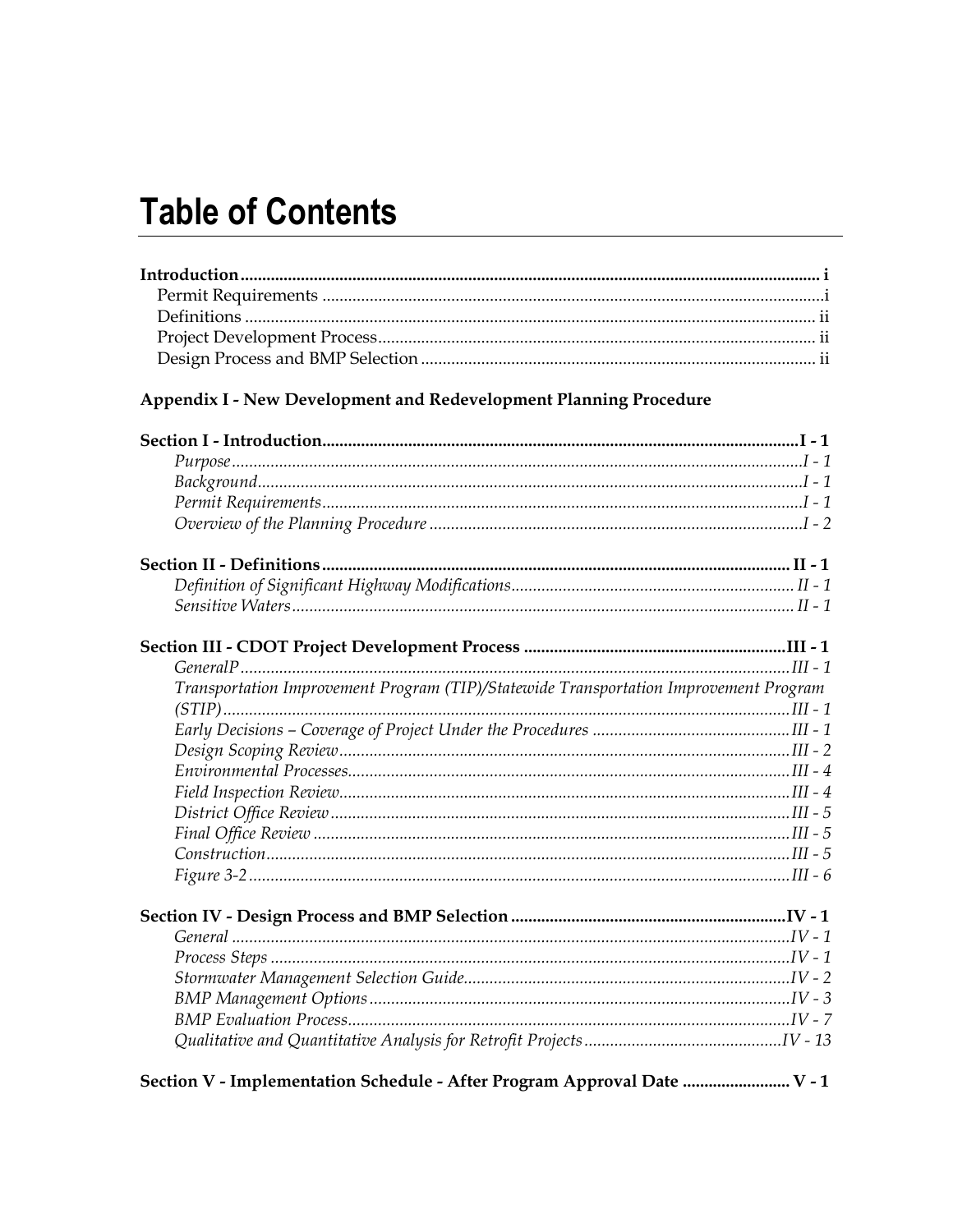#### **Appendix II - BMP Fact Sheets**

**Introduction**  Permit Requirements **Extended Detention Pond with Micropool Wet Pond Wet Extended Detention Pond Shallow Wetland Extended Detention Shallow Wetland Pond/Wetland System Pocket Wetland Infiltration Trench Infiltration Basin Surface Sand Filter Subsurface Sand Filter Perimeter Sand Filter Organic Filter Pocket Sand Filter Bioretention Dry Swale Wet Swale Sheet Flow to Buffers Catch Basin Inserts Water Quality Inlet with Oil/Grit Separator Deep Sump Catch Basins On-Line Storage in Storm Drain Network (Vaults) Porous Pavements Proprietary/Manufactured Systems**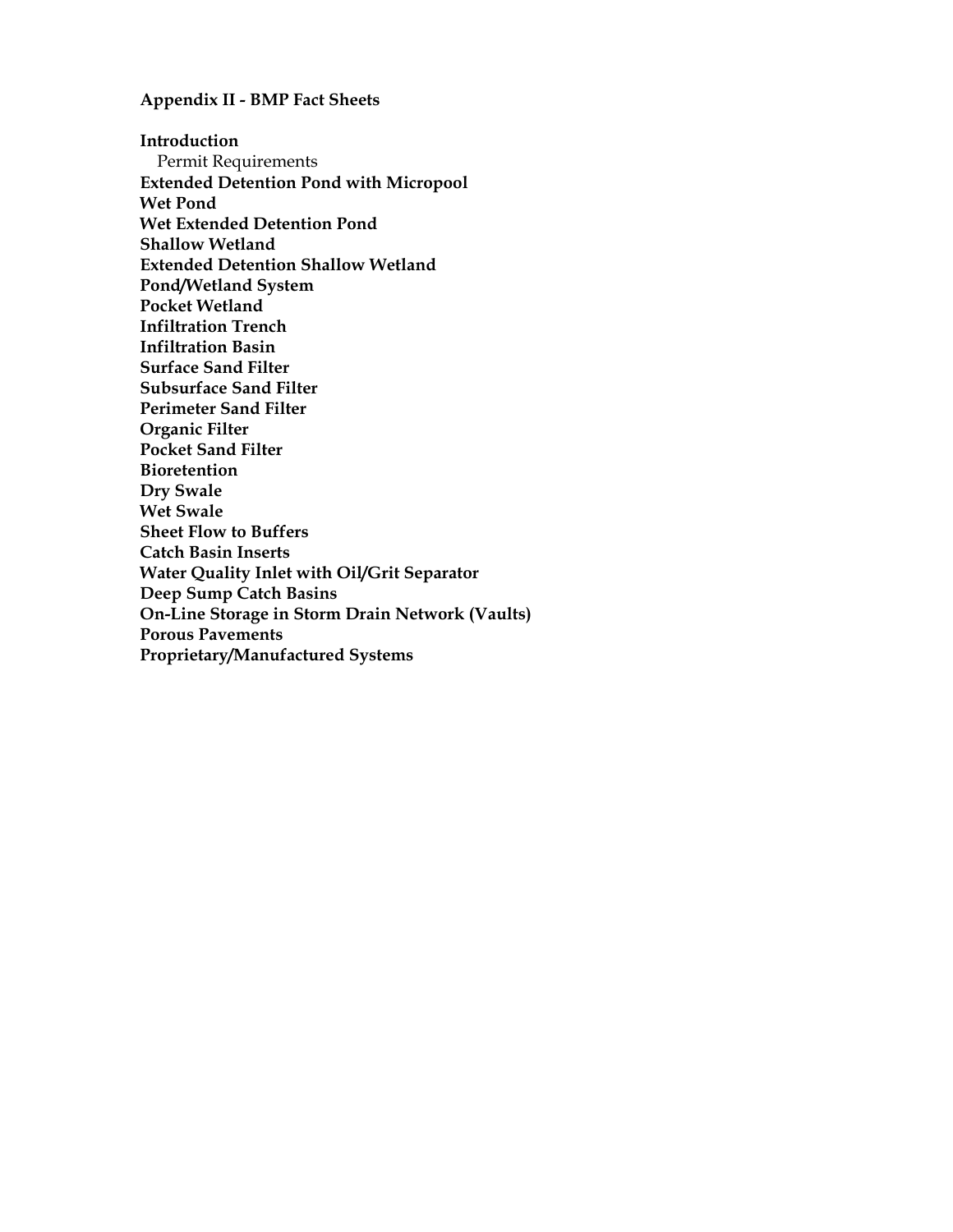## **Introduction**

This program has been developed to comply with Part I.B.1(b) of the CDOT Municipal Separate Stormsewer (MS4) permit, Permit Number COS-000005. The Colorado Discharge Permit System (CDPS) stormwater discharge permit issued to the Colorado Department of Transportation (CDOT) requires CDOT to implement a program to reduce the discharge of pollutants from areas of new highway development and significant redevelopment after construction is complete.

Municipalities and entities such as CDOT that are currently regulated for stormwater discharge are generally referred to as being under the Phase I Permit. On or before March 10, 2003, additional municipalities will be under the Phase II Stormwater Discharge Regulations, generally referred to as the Phase II Permit. This program can apply to all CDOT projects regardless of whether they physically fall within the property limits of Phase I or Phase II.

This program incorporates best management practices (BMPs) that may evolve over time. For this reason, it is expected that the state of the art will improve and change. This program seeks to utilize current accepted BMPs but is a living document that will also evolve over time. This program should periodically be reviewed and updated as BMPs improve and evolve.

## **Permit Requirements**

The overall program consists of a number of program elements that have been developed by CDOT through work groups representing the six CDOT regions that cover the State. As CDOT has projects that span the State, this program is intentionally written to be flexible so that it is applicable across the wide variety of site conditions that exist in the State.

Table 1 is a summary of the permit requirements and a brief description of the program elements that address the requirements.

| <b>Permit Requirements</b>                                                                                                                   | <b>Program Elements</b>                                                                                                                                                                                                                                                                                                                                                                           |
|----------------------------------------------------------------------------------------------------------------------------------------------|---------------------------------------------------------------------------------------------------------------------------------------------------------------------------------------------------------------------------------------------------------------------------------------------------------------------------------------------------------------------------------------------------|
| Part I.B.1(b)(1) - Develop a New Development Program,<br>define significant highway modification                                             | This document along with the material presented<br>in Appendix I contains the New Development<br>Program. This program will be incorporated into<br>CDOT's Drainage Design Manual upon approval<br>of CDPHE. Section 2.1 includes the required<br>definitions. Appendix II contains BMP fact sheets<br>that also part of the program and will become part<br>of the CDOT's Erosion Control Guide. |
| Part I.B.1(b)(2) – Update the Drainage Design Manual;<br>checklist for stormwater quality incorporation; process for<br><b>BMP</b> selection | Appendix I contains a new chapter that will be<br>incorporated into the Drainage Design Manual to<br>address the New Development Program. Figure<br>3-2 contains the BMP checklist. Appendix II<br>contains BMP fact sheets to assist designers in                                                                                                                                                |

**TABLE 1**  Permit Requirements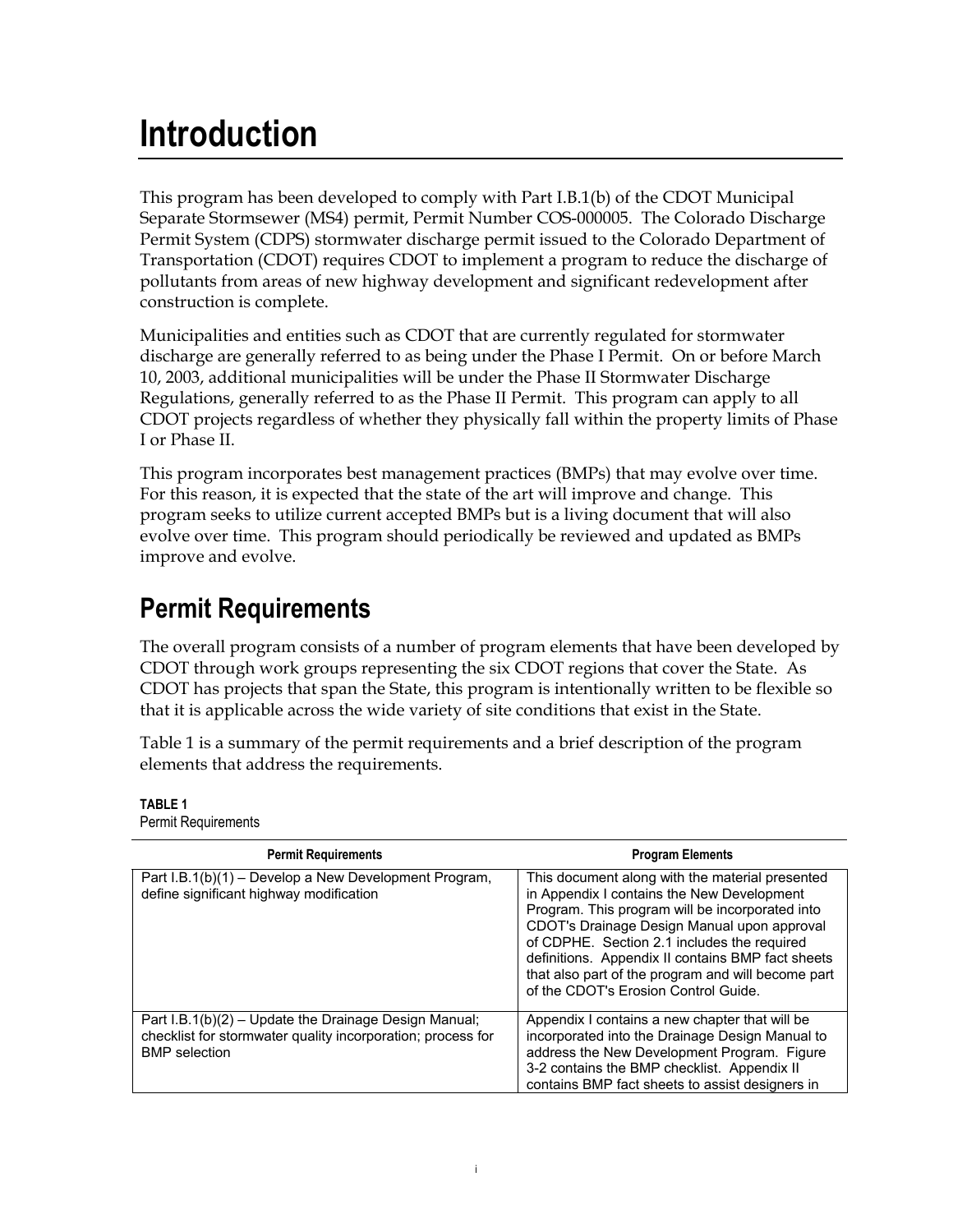**TABLE 1**  Permit Requirements

|                                                                                            | BMP selection.                                                                                                                                                                                                                                            |
|--------------------------------------------------------------------------------------------|-----------------------------------------------------------------------------------------------------------------------------------------------------------------------------------------------------------------------------------------------------------|
| Part $I.B.1(b)(3)$ – Update the Erosion and Stormwater<br><b>Quality Guide</b>             | Appendix II contains BMP fact sheets with design<br>and maintenance information for permanent<br>BMPs.                                                                                                                                                    |
| Part I.B.1(b)(4) – Identify Sensitive Waters                                               | Section 2.2 in Appendix I discusses sensitive<br>waters.                                                                                                                                                                                                  |
| Part $I.B.1(b)(5)$ – Evaluate the need for special<br>requirements due to sensitive waters | Section 2.1 of Appendix I requires all CDOT<br>projects as defined in that section, to include<br>permanent BMPs. Section 4.5.1 of Appendix I<br>discusses additional water quality protection<br>measures that may be needed due to sensitive<br>waters. |
| Part I.B.1(b)(6) – Annual Report of review of projects and<br>summary of BMPs used         | Section 3.8 of Appendix I will require the checklist<br>be routed to regional staff to summarize and<br>forward to HQ staff for data inclusion in the annual<br>report.                                                                                   |

## **Definitions**

Section 2 of Appendix I lists the applicable definitions that apply to the program.

## **Project Development Process**

Section 3 of Appendix I contains a brief overview of the project development process. The project development process was recently updated in CDOT's Project Development Manual dated May 2001. Form 1048a is CDOT's Project Scoping/Clearance Record. It includes a variety of checkpoints to consider during the Project Scoping process and records when items receive clearance, or approval. Section 7, check number 12 is a checkpoint for the consideration of erosion control and stormwater quality management. This program is intended to be incorporated into the development process and discussed in greater detail at this checkpoint.

## **Design Process and BMP Selection**

This BMP fact sheet located in Appendix II of this program provides the planner and designer with basic application guidelines and design criteria to be able to perform preliminary selection and design of permanent BMPs. The factsheets include information on resources that are updated periodically and provide the detailed design procedures for the BMPs. This approach was taken for two reasons. First, enough information is provided to be useful in performing planning level evaluation and understanding of the BMPs. Second, the detailed design procedures are evolving, and the designer is encouraged to research the latest available information to design the BMP.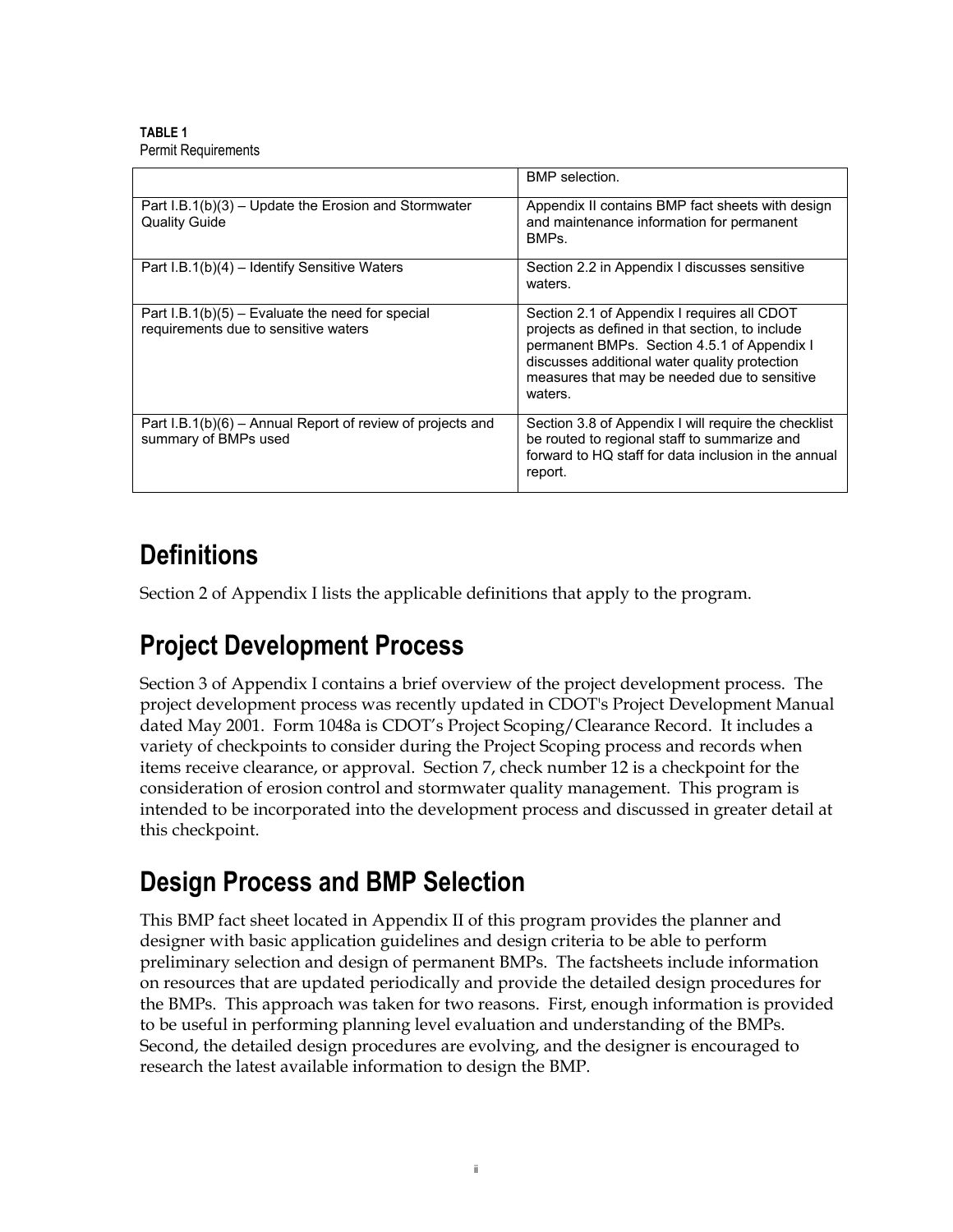## **Purpose**

The purpose of the New Development and Redevelopment Planning Procedure (Planning Procedure) is to ensure that permanent BMPs for the protection of water quality, are included in all appropriate highway construction projects. This Planning Procedure applies to new and significant highway redevelopment construction. This includes those projects performed by CDOT in-house maintenance crews related to highway expansion as well as new highway design projects. The Planning Procedure does not apply to designs and activities related to stormwater management controls that improve the quality of runoff from construction sites. Rather, it addresses the incorporation of permanent BMPs.

## **Background**

A permit to discharge stormwater (generally referred to as a Phase I Permit) was issued by the Colorado Department of Public Health and Environment (CDPHE) to CDOT under the Colorado Discharge Permit System (CDPS) on December 15, 2000. This permit became effective on January 15, 2001, and applies to CDOT activities within the city limits of Aurora, Colorado Springs, Denver, and Lakewood. One requirement of the Phase I Permit is that CDOT establish and implement a New Development and Redevelopment Planning Procedure.

On or before March 10, 2003, CDOT will need to obtain permit coverage for those areas that fall under the Phase II Stormwater Discharge Regulations. This will include approximately another 50 to 60 urban areas throughout Colorado. The Phase II Permit will have requirements similar, if not identical to, the Phase I Permit. Therefore, this Planning Procedure has been designed to include anticipated Phase II Permit requirements and will become effective in the Phase II Permit areas as soon as the Phase II Permit becomes effective.

## **Permit Requirements**

The Phase I Permit requires that CDOT:

"*Develop and implement a program that ensures that new highway projects and significant highway modifications are reviewed for the need to include permanent stormwater best management practices (BMPs)."* 

Section K of the Permit defines BMPs as "schedules of activities, prohibitions of practices, maintenance procedures, and other management practices to prevent or reduce the pollution of waters of the State. BMPs also include treatment, operating procedures, and practices to control site runoff, spillage or leaks, waste disposal, or drainage from material storage. BMPs include structural and nonstructural controls."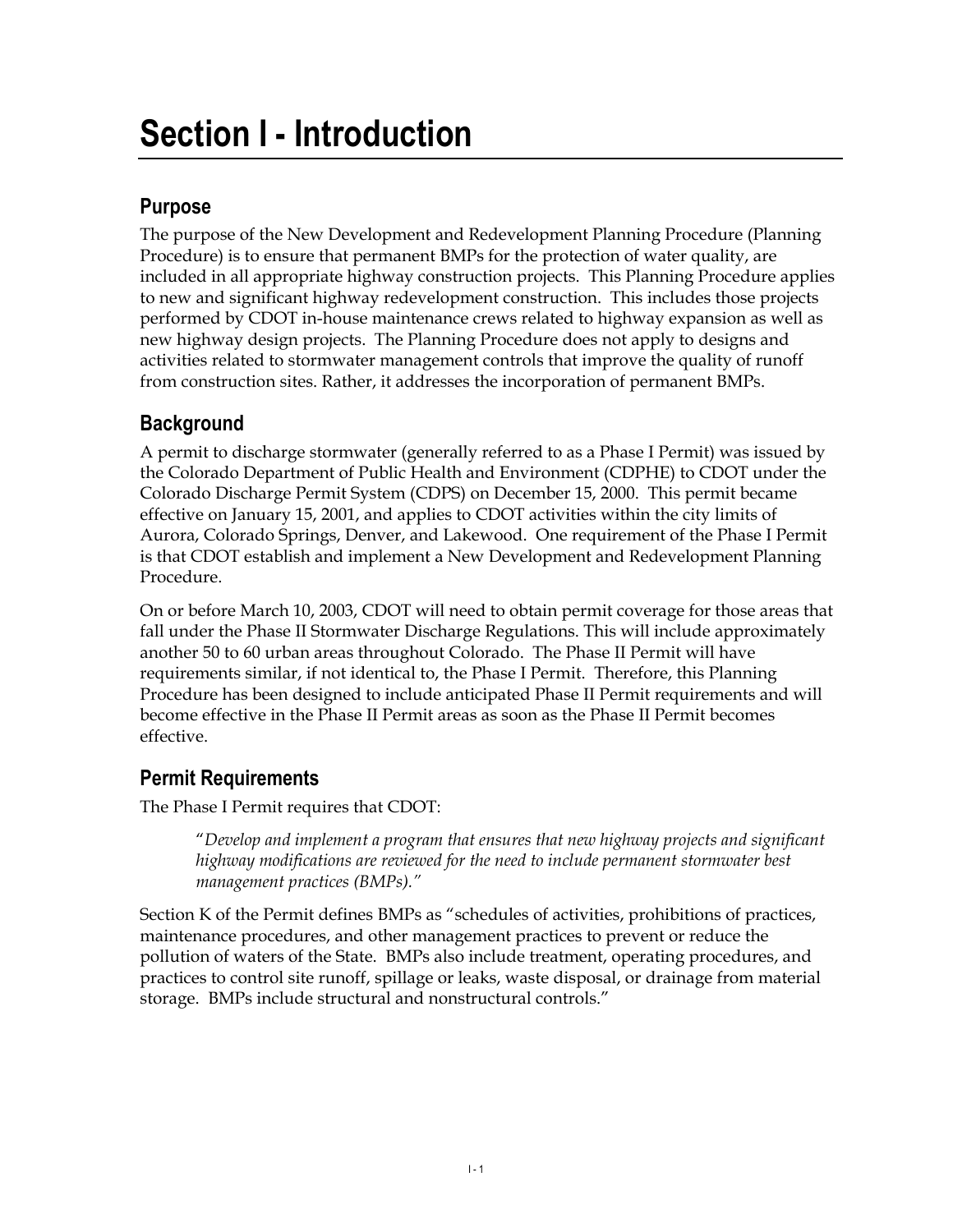## **Overview of the Planning Procedure**

The intent of this Planning Procedure is to provide direction, criteria, and procedures to ensure that permanent BMPs are incorporated, as appropriate, into all new development and significant redevelopment highway projects within CDOT right of way. The Planning Procedure does not replace other CDOT manuals and directives, but direction, criteria, and procedures established in the Planning Procedure need to be incorporated into other manuals and directives.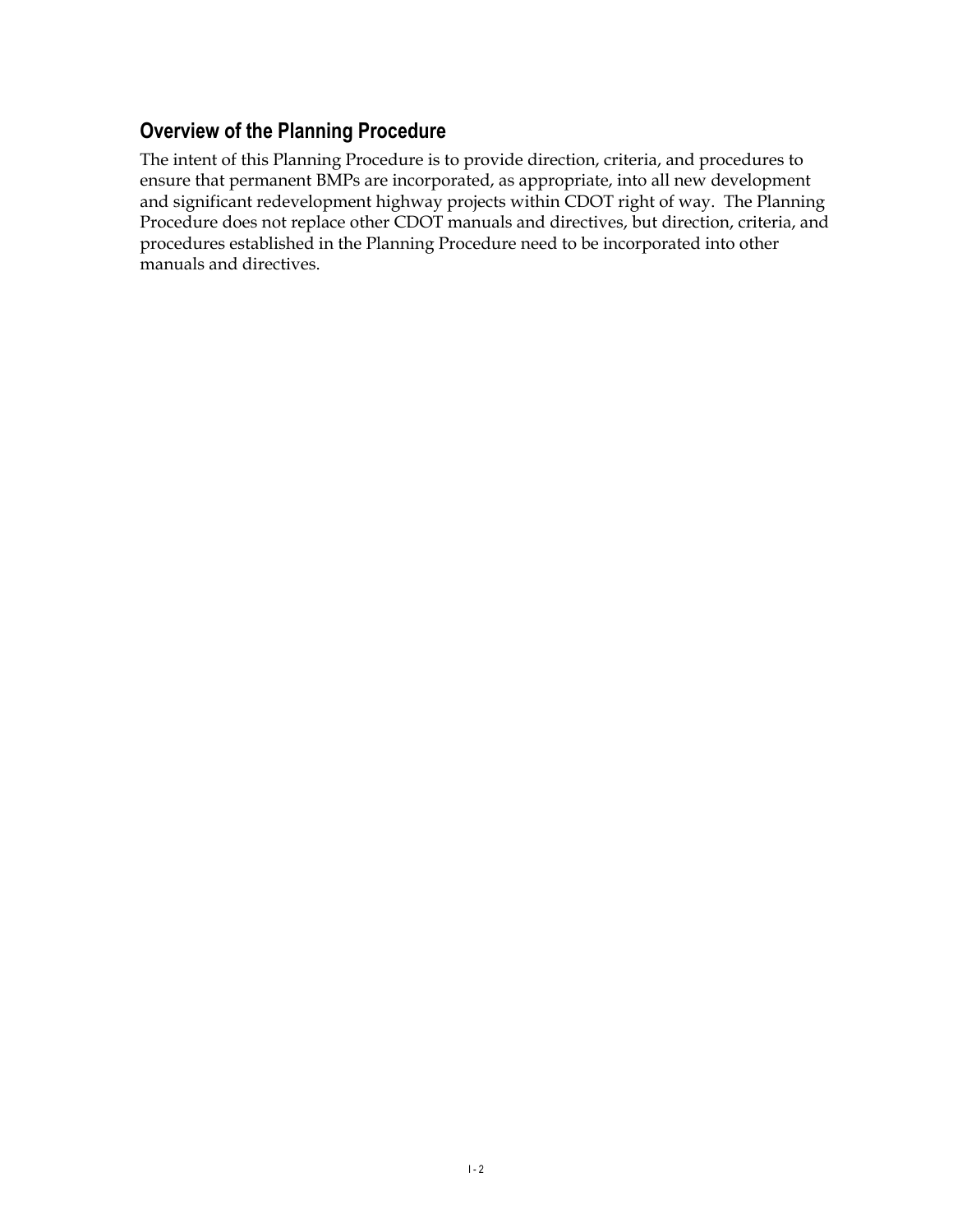## **Section II - Definitions**

## **Definition of Significant Highway Modifications**

The definition of "significant highway modifications" for determining which highway modification projects should comply with this Planning Procedure is as follows:

- 1. Any project that requires an Environmental Impact Statement (EIS).
- 2. Any project that requires an Environmental Assessment (EA).
- 3. Highway modification projects in Phase I and Phase II municipalities where the project will disturb more than 1 acre. Figure 2 through Figure 2-15 show the different Phase I and II municipalities within the state.
- 4. Other highway modification projects that result in a water quality impact.
- 5. A water quality impact is defined as any alteration of the chemical, physical or biological characteristics of any state water.

In general, maintenance activities/projects shall be excluded from the permanent BMP process. Maintenance projects are defined as construction activity/work to maintain original line and grade, hydraulic capacity, or original purpose of the facility. Projects that add improvements to existing highway facilities, even if constructed by maintenance crews, may need to comply with permanent BMP requirements. Projects that will fall under CDOT authority, but are initially constructed by others, such as private developers and local governmental entities, must also comply with BMP requirements, regardless of the funding mechanism.

### **Sensitive Waters**

In addition to standard requirements for water quality, in some locations additional measures may be necessary because the receiving water is considered "sensitive".

### **Sensitive Waters Criteria**

Criteria were developed to determine what waters would be considered sensitive. CDOT's CDPS Phase I MS4 Permit defines these criteria. These criteria were then applied to receiving waters within the CDOT Phase I Permit area. Criteria used to identify sensitive waters include:

- Listing on the 303(d) List (Waters where water quality standards are being exceeded.)
- High quality water classification, which includes the following criteria:
	- − Domestic Water Supplies
	- − Recreation Class 1a or 1b,
	- − Cold Water Aquatic Life Class 1
	- − Outstanding Waters
- Existence of threatened or endangered species or sensitive wildlife habitat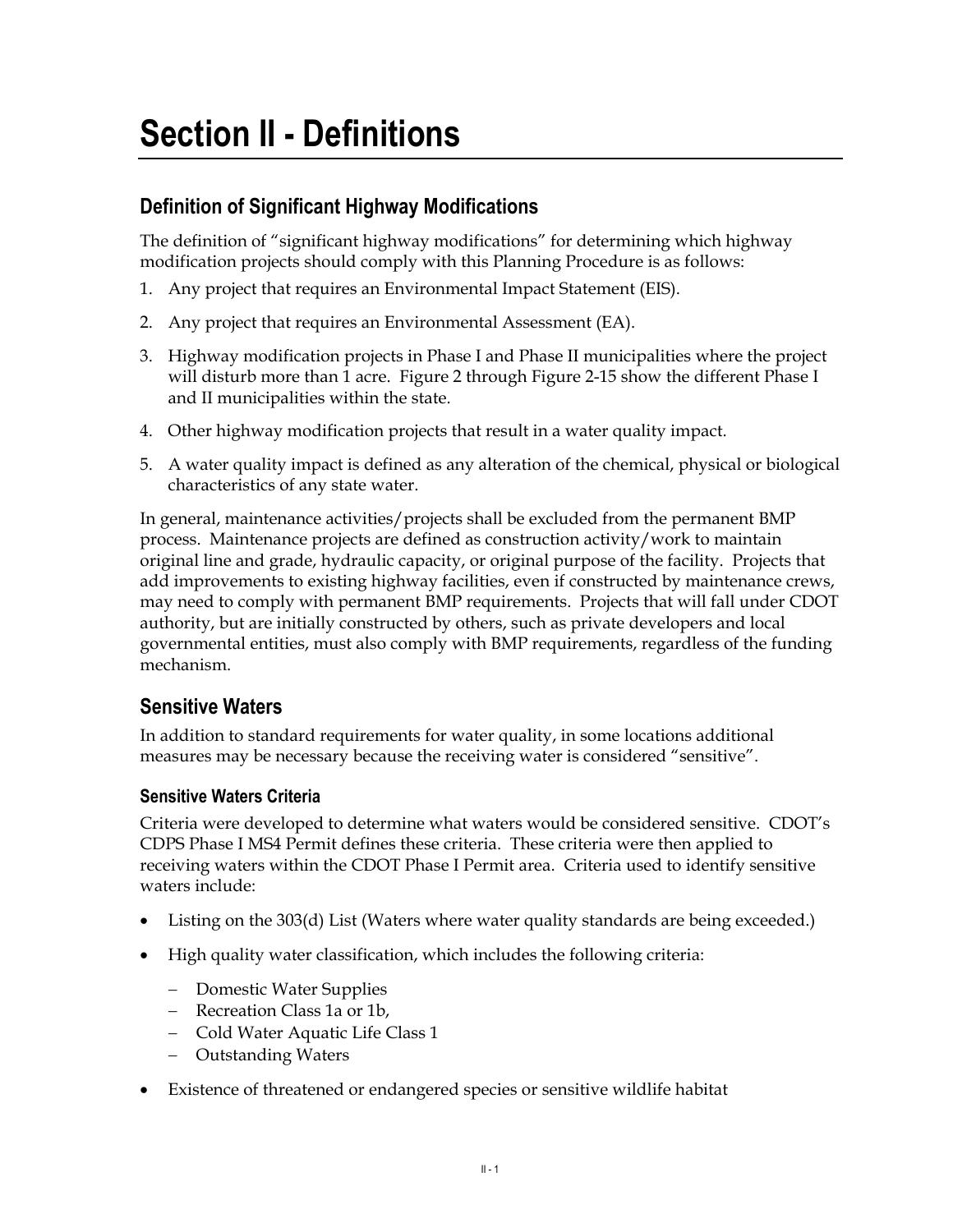The 303(d) List is a list of the known impaired waters not meeting water quality standards. The List is updated every four years by the CDPHE and this List needs to be checked for each project. Refer to the following section to reference this information.

Waters are classified according to the uses for which they are presently suitable or intended to become suitable. These uses include potable water supplies, recreational activities, sustaining a wide variety of cold water biota, and sustaining the highest level of water quality protection for waters designated as a national resource. The high quality water classification refers to receiving waters that fit within the stated criteria. These criteria are of sufficient importance that they automatically identify sensitive waters. The CDPHE maintains and regularly updates stream classifications and standards. Stream classifications and standards need to be checked for each project.

Significant wetland areas that warrant concern and/or protection may also be considered sensitive waters. Significant wetlands would not include areas such as temporary low points created during grading operations, flat slope road side ditches with limited water inflow, and other areas, which would not normally support wetland types of vegetation and wildlife. These would be determined on a project specific basis.

The U.S. Army Corps of Engineers (Federal Register 1982) and the EPA (Federal Register 1980) jointly define wetlands as: Those areas that are inundated or saturated by surface or ground water at a frequency and duration sufficient to support, and that under normal circumstances do support, a prevalence of vegetation typically adapted for life in saturated soil conditions. Wetlands generally include swamps, marshes, bogs, and similar areas.

Current information regarding threatened and endangered species (TES) may be obtained from the CDOT TES program manager and or the CDOT liaison at the U.S. Fish and Wildlife agency.

### **Current Water Quality Information**

The Water Quality Control Commission (WQCC) has the authority to upgrade segments when it is appropriate to do so. Current water quality regulations can be obtained from the CDPHE website and should be checked for each project to ensure it is the most current regulation. CDOT will obtain verification from the CDPHE on the classification of receiving waters during the project conceptual design. This initial classification will remain consistent throughout the entire project through construction, even if the CDPHE updates the classifications during that time resulting in a change in classification.

The most current 303(d) List can be obtained from the main CDPHE website.

Step 1: Log onto the CDPHE website at: http://www.cdphe.state.co.us.

Step 2: Follow the link to "Divisions and Programs."

Step 3: Follow the link to "Department Boards and Commissions."

Step 4: Follow the link to "Water Quality Control Commission."

Step 5: Under the section for Other Resources follow the link to "Colorado Water Resource Documents" where a link to latest 303(d) List is contained.

The links should take you to the following web address: http://www.cdphe.state.co.us/op/wqcc/wqresdoc.html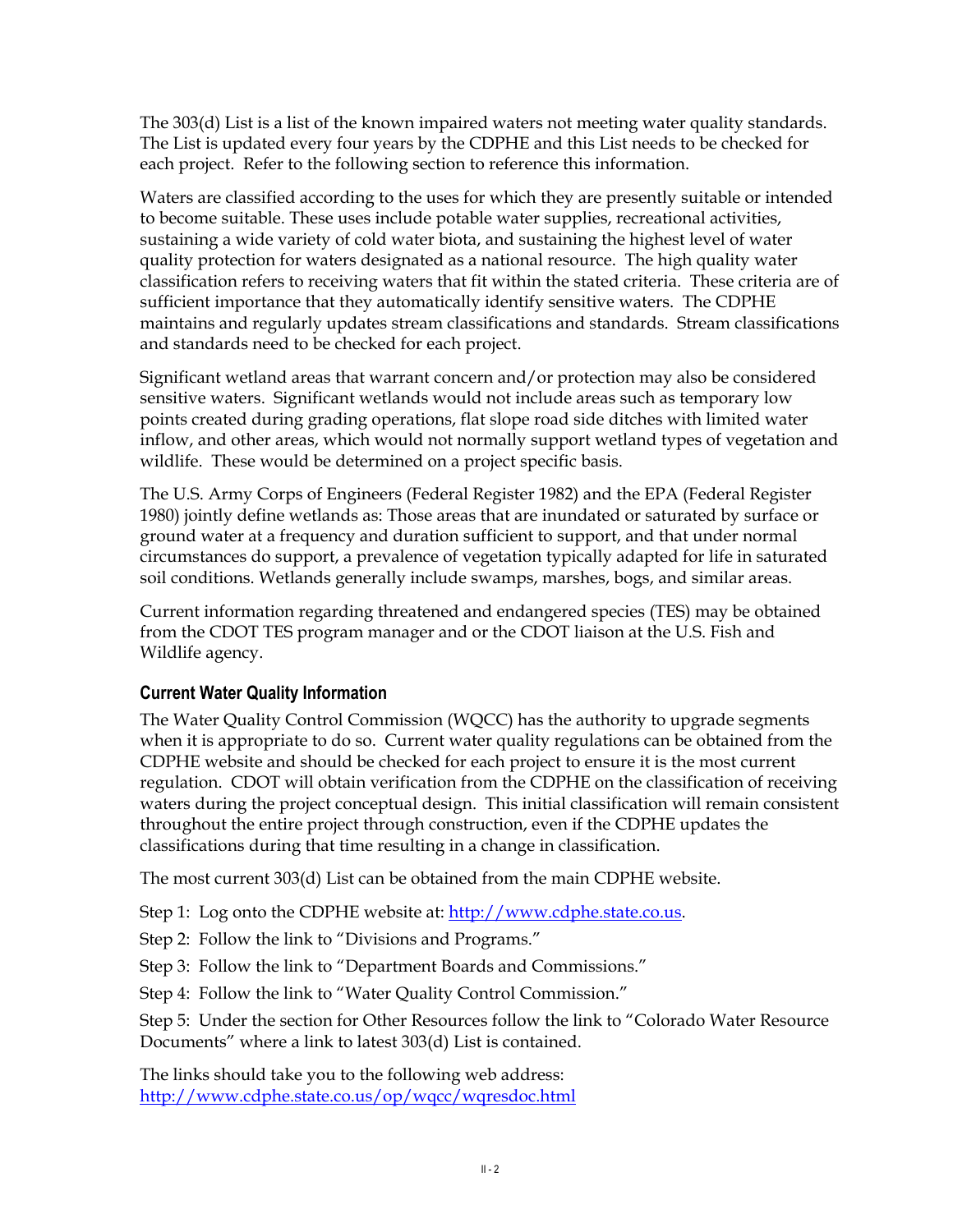The most current stream classifications and standards can be obtained from the main CDPHE website:

Step 1: Log onto the CDPHE website at: http://www.cdphe.state.co.us.

Step 2: Follow the link to "Divisions and Programs."

Step 3: Follow the link to "Department Boards and Commissions."

Step 4: Follow the link to "Water Quality Control Commission."

Step 5: Under the section for Other Resources follow the link to "Colorado Water Control Division."

Step 6: Follow the link to "Water Quality Regulations", which should be located at the following web address: http://www.cdphe.state.co.us/op/regs/waterqualityregs.asp

Step 7: Under the Surface Classifications and Standards Section, the beneficial use categories and basic standards to maintain and attain such beneficial uses are summarizes in regulations for each river basin in Colorado. Each regulation has a separate convenient link to the tables summarizing the classification and standards needed for the determination of sensitive waters.

### **Example**

A project is located along I-25 in Colorado Springs near the Cimmaron interchange where Fountain and Monument Creek meet. Using "Regulation No 32: Classification and Numeric Standards for Arkansas River Basin" (last update effective 1/20/03), locate the stream segments that may be impacted from a potential project in this area by checking the classification and standard tables for the Arkansas River Basin in the Fountain Creek subbasin. The two adjacent segments are: the mainstem of Monument Creek above the confluence point with Fountain Creek (Segment 6) and the mainstem of Fountain Creek below the confluence point (Segment 2a). Corresponding classifications for Segment 6 are: Aquatic Life Warm 2, Recreation 1a, Water Supply, and Agriculture; and for Segment 2a: Aquatic Life Warm 2, Recreation 1a, Water Supply, and Agriculture. In conjunction, searching the 303(d) List (published 9/10/02) does not show that Segment 6 and 2a of the Fountain Creek sub-basins are impaired. However, the List shows that these two Segments are listed for monitoring and evaluation where information suggests impairment, but supporting documentation does not meet the standards for credible evidence.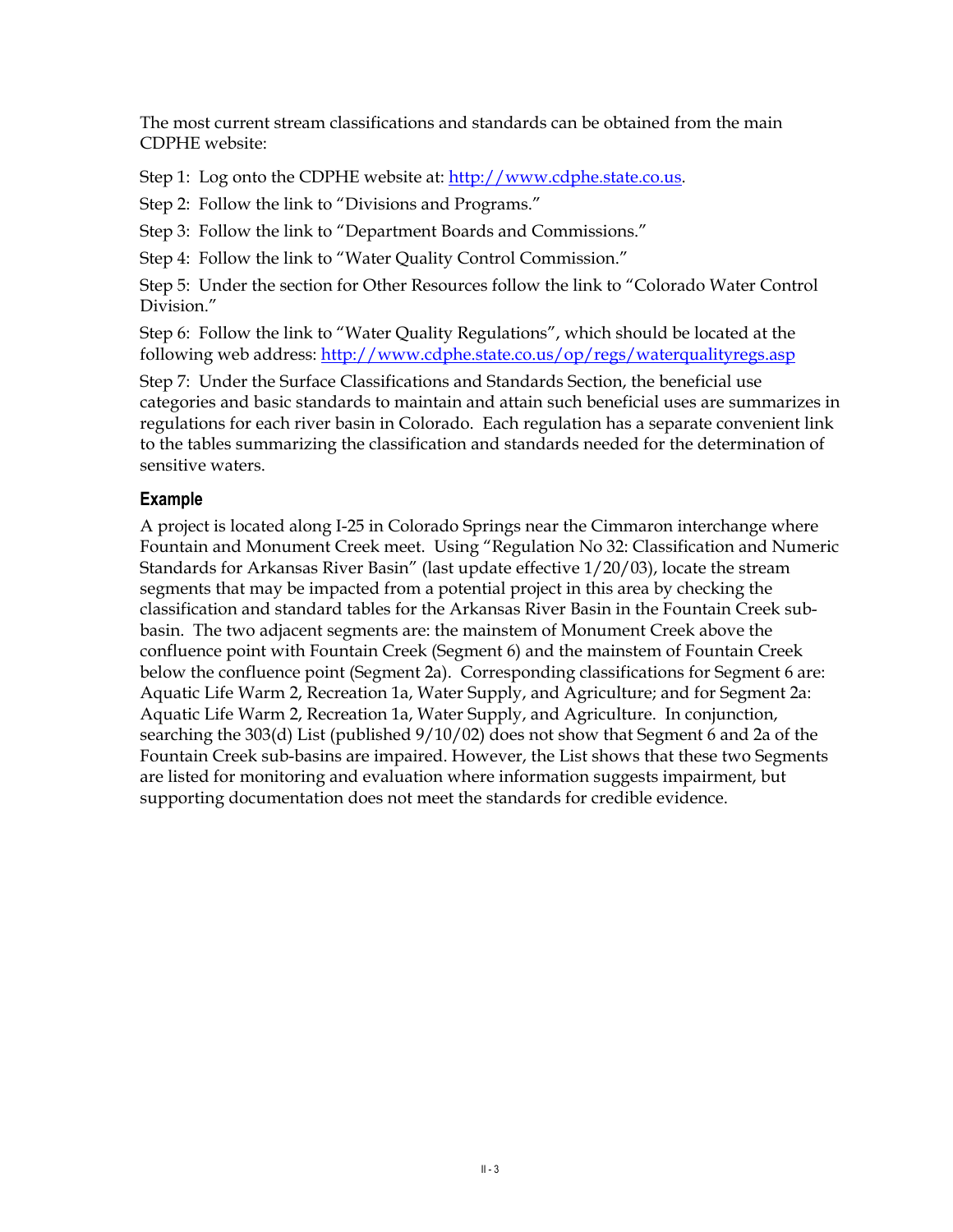# **Section III - CDOT Project Development Process**

## **General**

The CDOT BMP planning and implementation process is shown in Figure 3-1. This process includes decision points early in the process to determine if permanent BMPs are required. The process shown in Figure 3-1 is the project development process with only those major elements and decision points that are critical to ensure that permanent BMPs are appropriately included in future projects.

## **Transportation Improvement Program (TIP)/Statewide Transportation Improvement Program (STIP)**

The first step for all new highways or highway expansions is to be placed on the Transportation Improvement Program (TIP)/Statewide Transportation Improvement Program (STIP) list. All projects must first be put on the TIP/STIP list to be considered for funding. The inclusion of a project on this list typically is based on limited conceptual data and cost estimates. This conceptual cost estimate will need to contain an estimate for the cost of the design, land acquisition, and construction of permanent BMPs. As historical records of routine maintenance costs are developed, operation and maintenance costs should also be included in the conceptual cost estimate.

Since the estimate is only conceptual at this point, it may be necessary, after completion of the Design Scoping Review (DSR), to amend the data and request modification to the scope and funding in the TIP/STIP. As an example, after examination of the BMP needs, more right-of-way may be required to provide room for an anticipated detention pond. The added cost of the land acquisition and the design and construction of the pond would be included in the overall project budget for the TIP/STIP. Also, maintenance needs for a selected BMP can be better evaluated to determine if the necessary maintenance equipment and personnel to perform the required routine maintenance are available. BMP maintenance costs can vary significantly depending on the BMP selected and the project maintenance resources available. The overall project budget should be amended to reflect any additional operation and maintenance costs.

## **Early Decisions – Coverage of Project Under the Procedures**

As shown in Figure 3-1, there are a number of basic questions that need to be answered before a project is included in the TIP/STIP. These are:

- 1. Is the project solely related to maintenance activities and does it result in no enlargement of the highway? If the answer is "yes," then this procedure does not apply.
- 2. Is the project located within CDOT right of way and will it disturb 1 acre or more? If the answer is "yes," then this procedure applies.
- 3. Are there water quality impacts that warrant inclusion of BMPs? If the answer is "yes," then this procedure applies.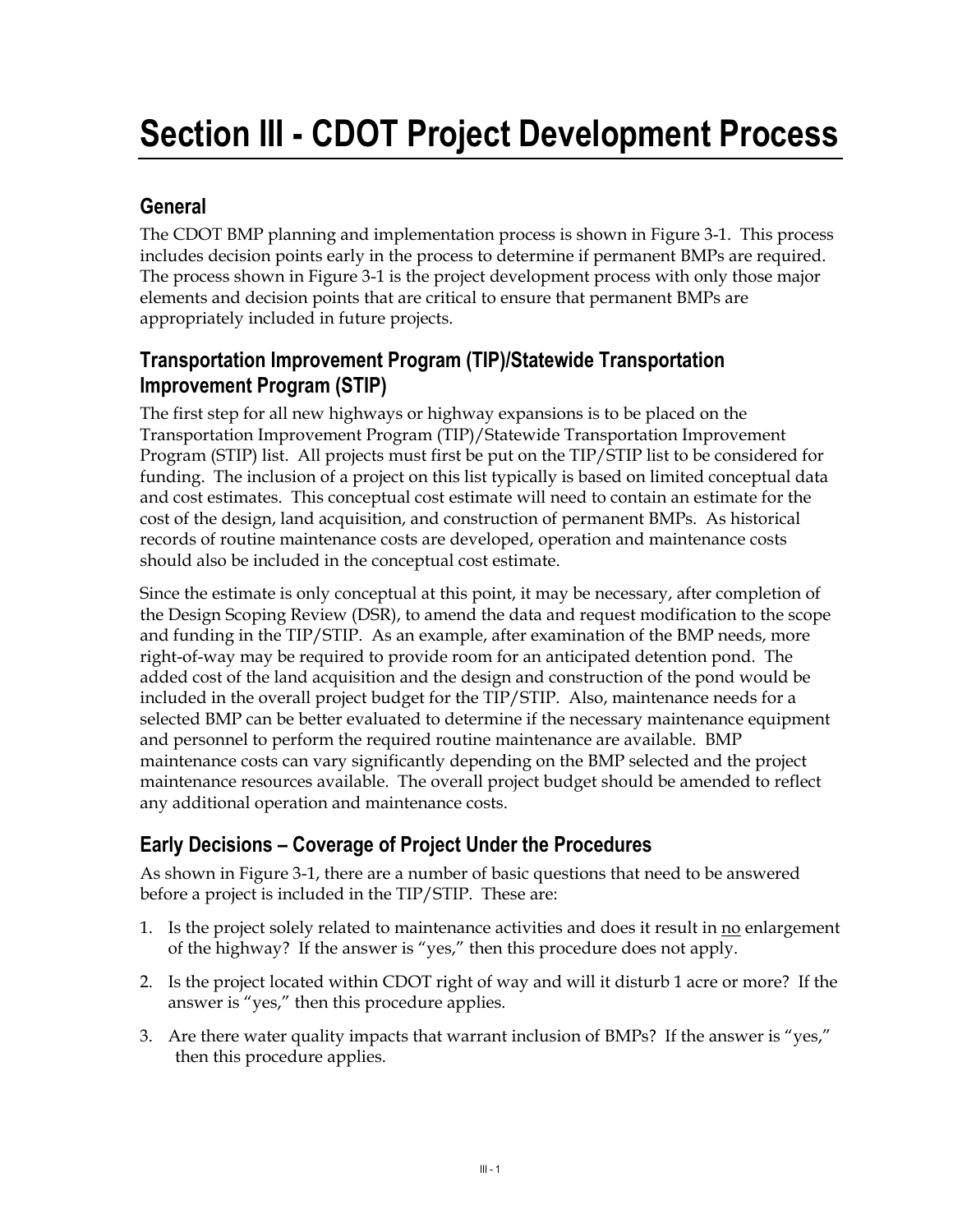As previously stated, it is important to identify the potential need for inclusion of BMPs in a project as early as possible. Therefore, the potential right-of-way needs, design efforts, and construction costs related to permanent BMPs shall be estimated and included in the overall scope and cost estimate prior to including a project in the TIP/STIP.

### **Design Scoping Review**

The next step in the planning procedure is to perform a Design Scoping Review. The purpose of this review is to better define the project. This includes a review of the construction costs, environmental concerns, and the highway alignment alternatives. In some instances this review is broken into two phases.

Except in special cases, the Design Scoping Review (DSR) normally is started after a project is included in the TIP/STIP and funding is available. However, if more precise information is necessary for the TIP/STIP listing and project approval, a Phase I DSR, which includes safety, pavement, environmental, and cost analyses, may be completed prior to project inclusion in the TIP/STIP. If a plan is developed, it will include conceptual costs for the permanent BMPs that will be considered. While working through CDOT Form 1048a, Project Scoping/Clearance Record, Section 7, item 7.12 briefly touches on the need to discuss erosion control and stormwater quality management. Figure 3-2, CDOT Permanent BMP Checklist, is a tool to use during the more detailed review to ensure appropriate consideration of BMPs.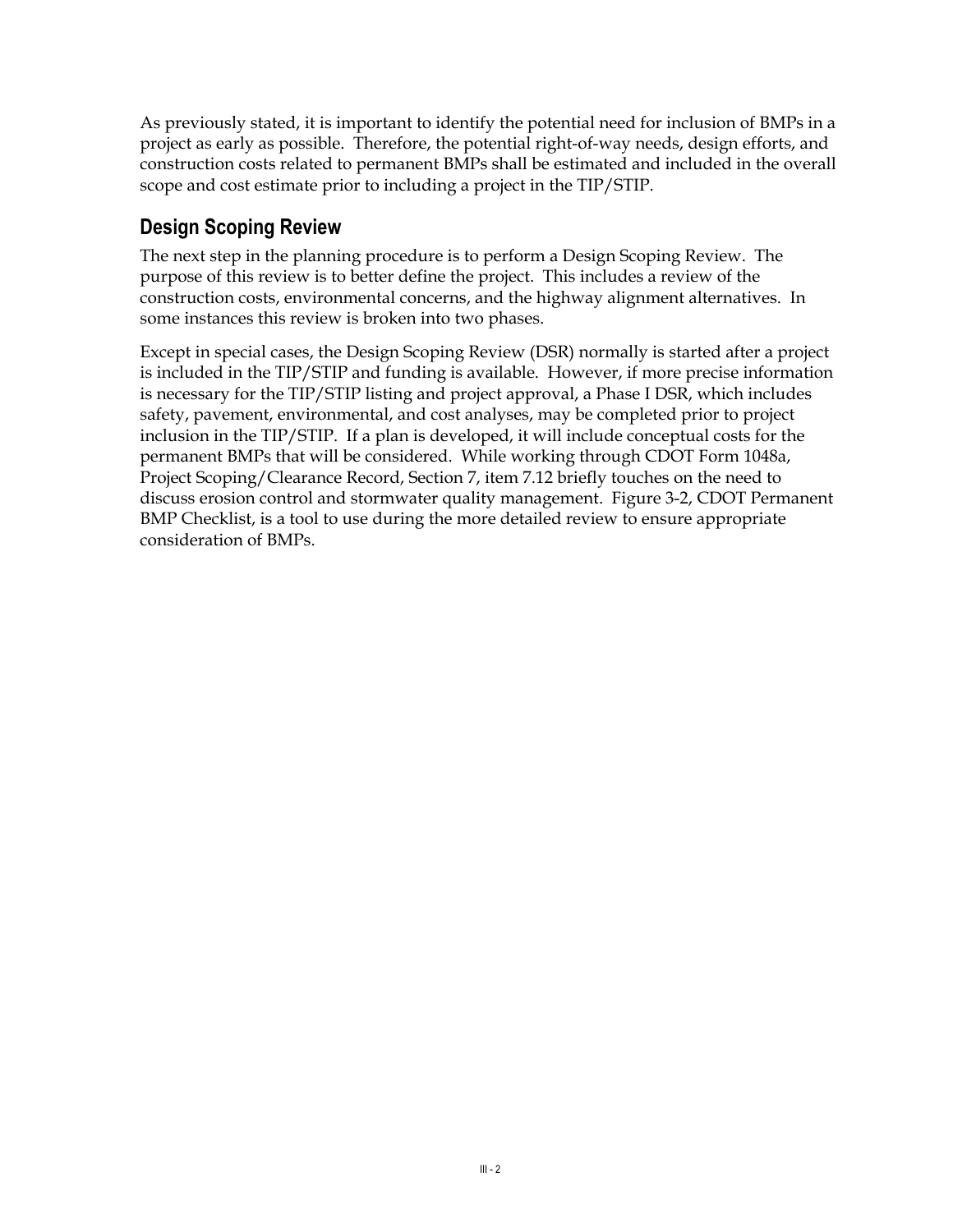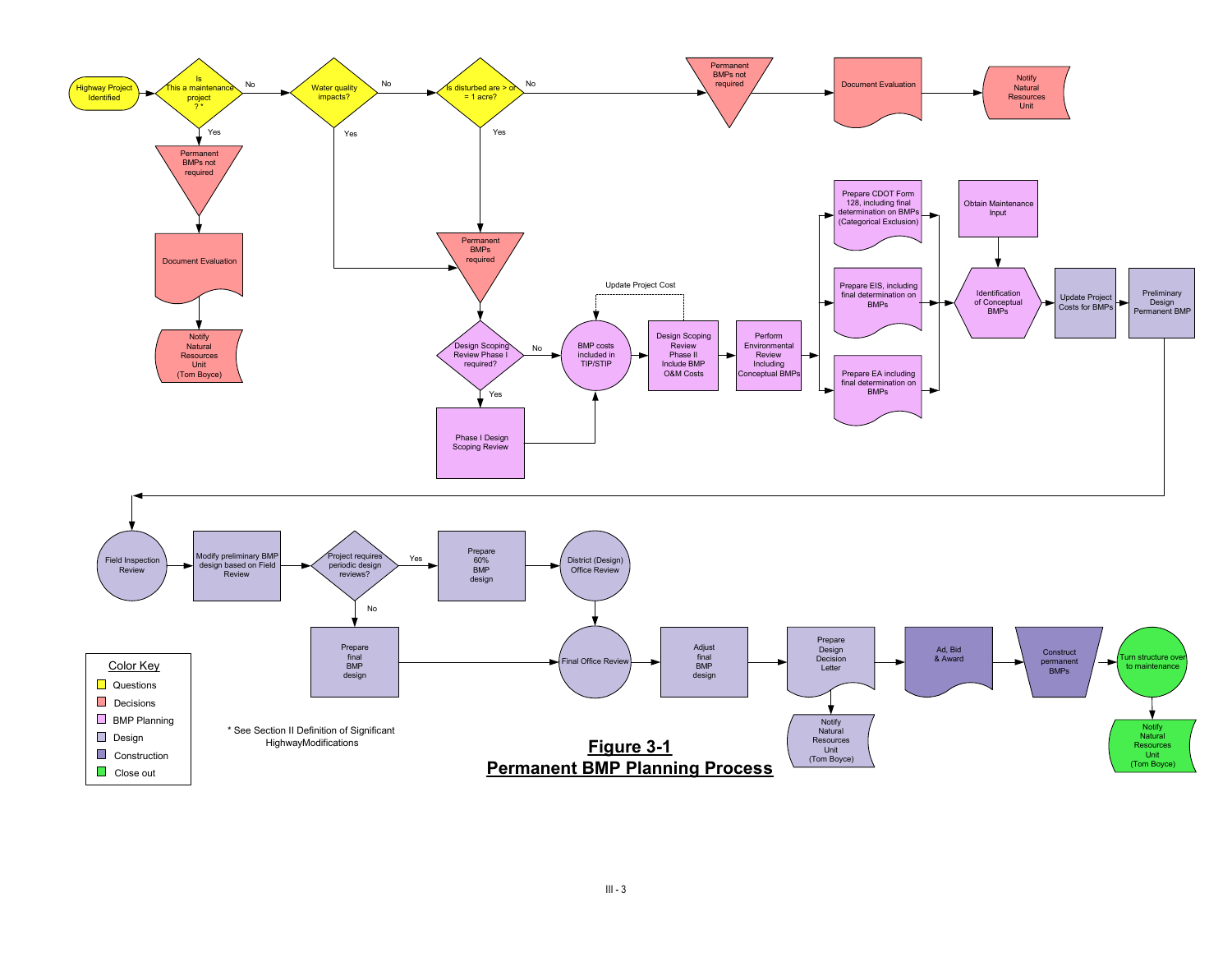A Phase II DSR is considered the formal review and is completed after funds have been budgeted for the project. Project concerns and future budget requirements are determined during this phase. All project development and design needs, including the cost of the design and construction of BMPs, must be identified and resolved during the scoping process before starting preliminary design. In order to ensure BMPs are included in the project, the conceptual design of the BMPs along with the footprints and the approximate locations and costs will be determined in this review.

## **Environmental Processes**

Each project is assigned an environmental category of minor, intermediate, or major. The level of detail involved in the environmental evaluation is dependent on the category. As the project becomes more defined, it may change categories.

Projects are classified as "Minor" when significant environmental impacts and public controversy is not anticipated. CDOT Form 128 for Categorical Exclusions is prepared for these projects to document required clearances and permits. During the course of project development, review, design, "Minor" projects may be upgrade to "Intermediate" or "Major" if significant public interest or significant environmental issues are identified. Should a "Minor" project be later determined to have a significant environmental impact, it will be necessary to revise the DSR to include permanent BMPs.

"Intermediate" projects fall between "Minor" and "Major" projects. The environmental impacts of these projects are not clearly known and Environmental Assessments (EA) are prepared for these projects. The result of the EA is either a Finding of No Significant Impact (FONSI) or a determination that an EIS is required. The EIS/EA includes a review of the various impacts to the environment from the project. An important element of the project is a detailed evaluation of the water quality impacts.

"Major" projects are expected to have significant environmental impacts. Draft and Final Environmental Impact Statement (EIS) are prepared for these projects and the preferred alternative is Record of Decision (ROD).

During the environmental review/study process, the potential permanent BMPs identified in the DSR process will be reviewed to ensure that they will be adequate to mitigate potential impacts from the project on water quality. The EIS/EA process may bring to light the need for additional or different controls to address concerns that were not known during the DSR process. Maintenance staff must be involved at this time to ensure that the type, frequency, required equipment, and cost of upkeep required for the potential BMPs are considered and planned for as part of the overall budget for the project. Upon completion of the EIS/EA the final decision on the implementation of permanent BMPs is made. Complete elimination of BMPs cannot be made after this point. Modifications or substitutions to the BMPs identified in the EA/EIS, to equivalent or better functionality to address final design constraints, is acceptable if approved by the design hydraulic engineer or environmental specialist.

## **Field Inspection Review**

The purpose of the FIR is to conduct a review of preliminary construction plans. Preliminary plans are expected to include a preliminary roadway alignment, preliminary Right-of-Way requirements, and a stabilization layout. All plans shall contain preliminary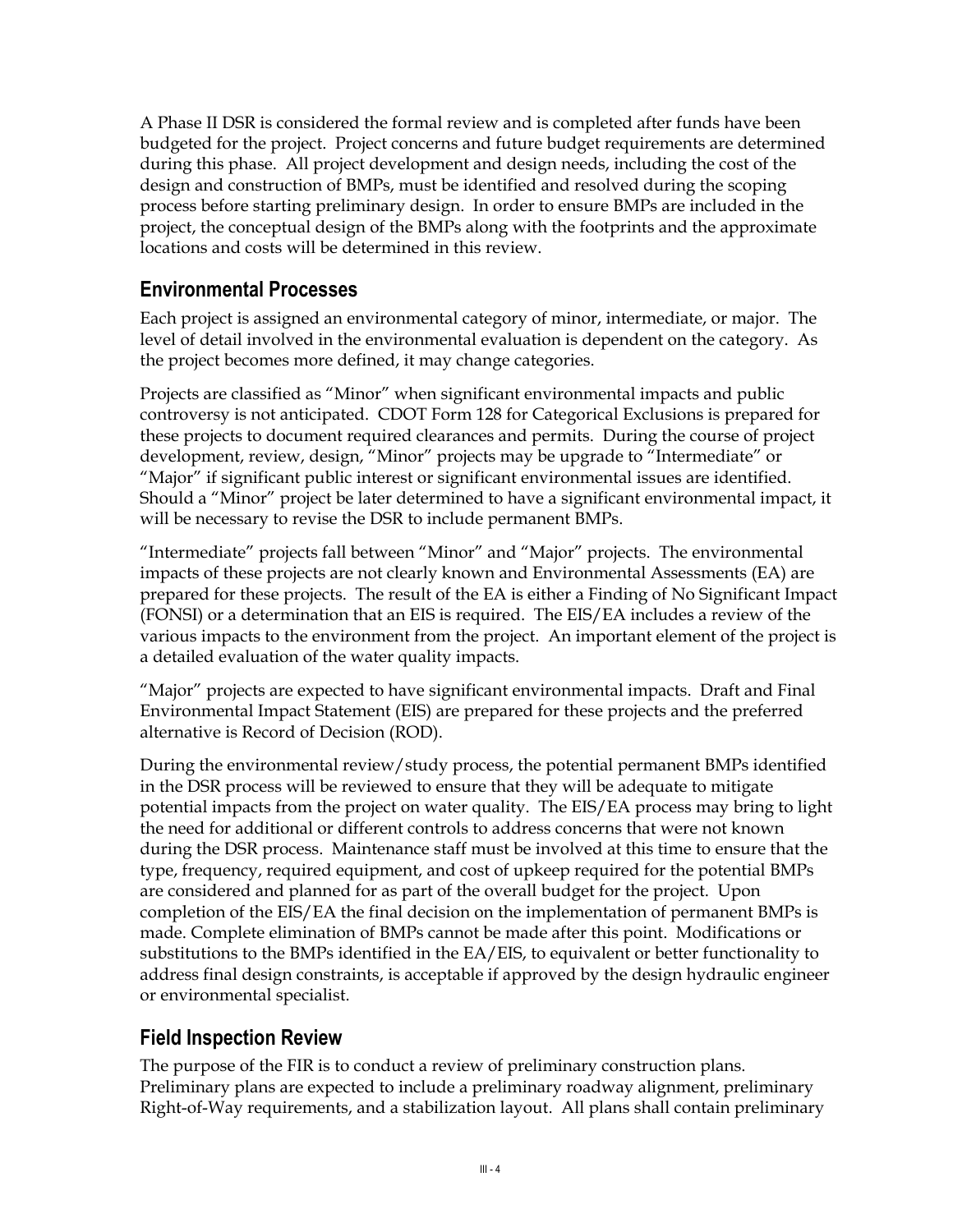hydraulic designs, preliminary mitigation plans, including appropriate permanent BMPs, as were identified during the environmental review/study process, and locations of environmental constraints. Another purpose of the FIR is to identify and discuss unresolved issues or concerns and to establish specific criteria and direction to be used in final design. Figure 3-2, CDOT Permanent BMP Checklist, is a tool to use in the review of the BMP design.

## **Design Office Review**

The Design Office Review (DOR) is conducted for the more complicated projects after the design is approximately 60 percent completed. This review may not be conducted for less complicated projects. The review meeting provides a formal opportunity for coordination of work by different disciplines and for resolution of design issues. At this review, identified permanent BMPs will be considered part of the project design and may not be removed or significantly modified.

## **Final Office Review**

When the design is substantially complete, a Final Office Review (FOR) is conducted to determine completeness and accuracy of the construction drawings. Again, the checklist shown in Figure 3-2 is a tool to use in the review to ensure appropriate consideration of BMPs.

A copy of the CDOT Permanent BMP Checklist must be sent to the appropriate regional office so that a regional summary can be prepared at the end of the year. This summary will be sent to the CDOT water quality program manager for compilation and inclusion in CDOT's annual report.

## **Construction**

Permanent BMPs shall be constructed to significantly perform as designed in accordance with approved and issued final construction drawings and specifications. In multi-phase projects, permanent BMPs shall be planned and constructed as early as possible and may be used to satisfy some or all of the temporary erosion and sediment control requirements during construction. The CDOT Water Quality Program Manager shall be notified annually of all completed construction projects where permanent BMPs were constructed. During construction, if the environmental manager identifies additional BMP needs, they may be added if within budget constraints.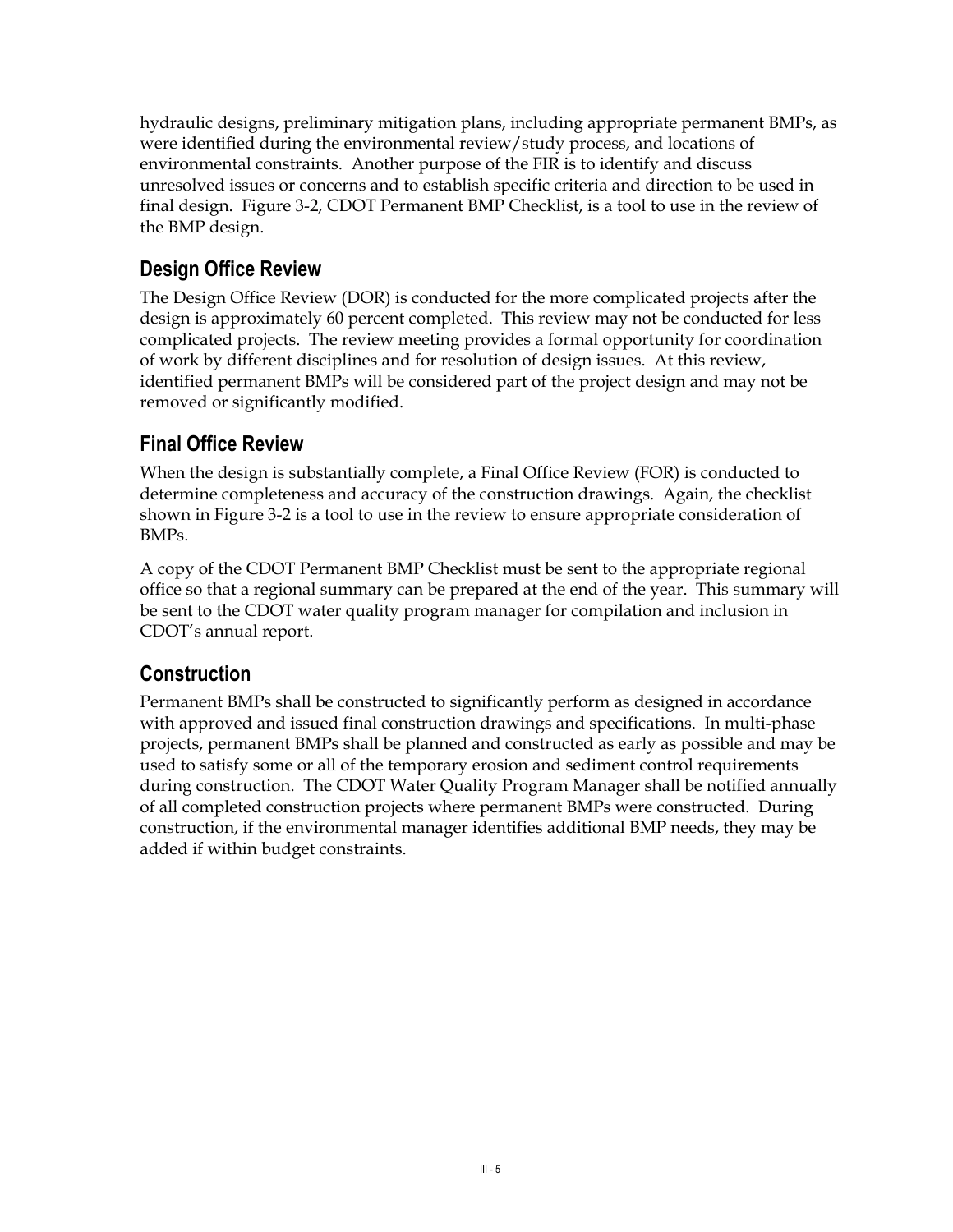**Figure 3-2**  Draft Example CDOT Permanent BMP Checklist Date: Date: Date: \_\_\_\_\_\_\_ Project Name Project Location **1 Planning (Reviewed during STIP/TIP and DSR)** Reviewed (initials) Date 1.1 ID potential adjacent sensitive waters 1.2 ID probable BMP Tier 1.3 Conceptually select appropriate BMPs 1.4 Conceptually estimate O&M requirements 1.5 Discuss conceptual O&M with Maintenance 1.6 Include costs for ROW and O&M in cost estimate **2 Design (Completed for Reviewed during FIR)** Reviewed (initials) **Date** 2.1 ID BMP locations 2.2 ID receiving water/sensitive water 2.3 ID physical constraints 2.4 Determine BMP Tier (meets pollutant removal design criteria) 2.5 Select BMP(s) Sensitive Waters: consult Special Considerations BMP Matrix 2.6 Coordinate with Maintenance for O&M 2.7 Design BMP(s) 2.8 Finalize ROW needs for BMPs **3 Documentation (Reviewed during FIR/FOR)** Reviewed (initials) **Date** 3.1 Sensitive waters determination and checkoff from CDPHE 3.2 Tier justification 3.3 O&M requirements (equipment, personnel, training, schedule) 3.4 O&M acceptance by Maintenance 3.5 Location/Size/Materials 3.6 Design Data **4 Routing (Project Closeout) Reviewed Reviewed** (initials) **Date** 4.1 One copy of this checklist to be included with drainage design documents 4.2 One copy of this checklist must be given to Regional staff for Regional compilation and summary 4.3 Regions to forward summary of following to HQ staff for inclusion in annual report 4.3.1 Number of projects 4.3.2 Number of projects reviewed for compliance with New Development Program 4.3.3 BMP information; type, size, material, location 4.3.4 BMP design + installation meet proper Tier criteria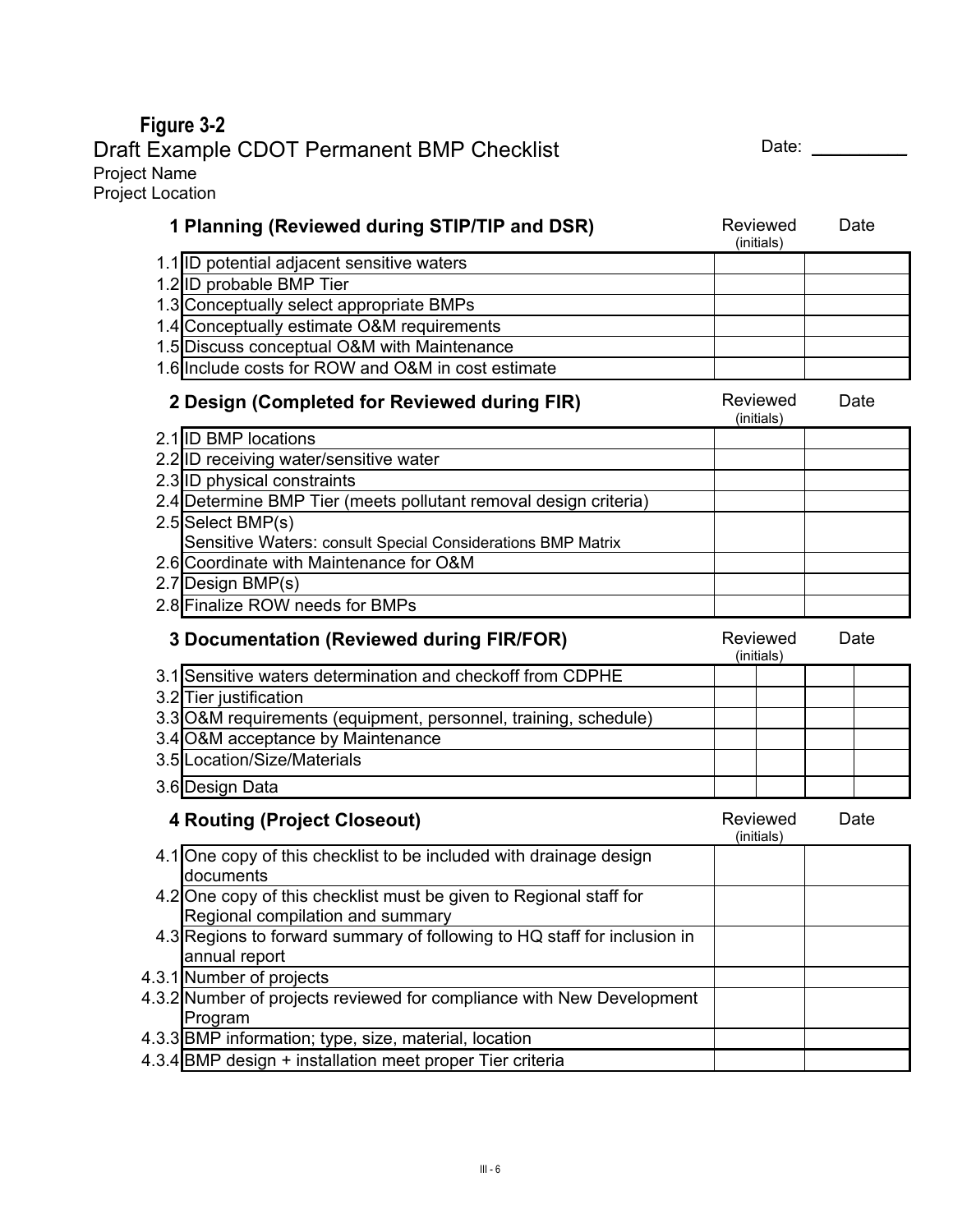# **Section IV - Design Process and BMP Selection**

The following is an outline of the BMP design process. Portions of this process will need to be implemented beginning with the Design Scoping Review. The actual design steps and details for the design of BMPs will be included in Chapter 6 of the *CDOT Erosion Control and Stormwater Quality Guide*. Additional design guidance can be obtained from the *Urban Drainage Flood Control District Best Management Practice Design Manual*.

## **General**

As part of the multi-discipline staff effort to design a new highway or significant highway redevelopment, hydraulic and environmental engineers perform the work of evaluating and designing permanent BMPs. The project Hydraulic Engineer or design Hydraulics Engineer is responsible for the design of the BMPs. The project Hydraulic Engineer or design Hydraulic Engineer often depends on the expertise of an environmental specialist to assist in the design of BMPs. CDOT maintenance staff are also important resources in that they often have historical knowledge of field performance and of maintenance concerns, which may influence the design of BMPs. The CDOT Project Engineer is ultimately accountable to ensure that all elements of the project plans are constructed, including BMPs.

Coordination between the maintenance staff, environmental specialist and hydraulic engineers is required to design elements for an effective stormwater collection system that also protects water quality. This coordination should occur from project conception through the design and construction phases of projects and should include the construction staff to ensure the intent and function of the design is clearly understood.

During the environmental review/study, the environmental specialist and/or project Hydraulic Engineer will finalize the potential permanent BMPs to mitigate potential water quality impacts.

### **Process Steps**

The design process will generally include the following steps. It will be necessary that the Water Quality Capture Volume, as defined later, be provided. Following these steps may, in some cases, provide adequate water quality capture volume BMPs, such as detention ponds. For example, by revegetating adjacent slopes, newly generated runoff may be adequately treated. These steps represent the main storm water quality design steps typically employed for projects. While some of the steps, such as considering porous pavement, would not normally be considered during a roadway design project, they are included as they may be applicable to other CDOT projects. For example, CDOT may consider using porous pavement for additional parking at one of the maintenance facilities.

1. Employ runoff reduction practices. This means reducing, wherever possible, the amount of paved surfaces and non permeable surfaces like sidewalks and slope paving. These impermeable areas block the infiltration of rain into the ground and produce runoff.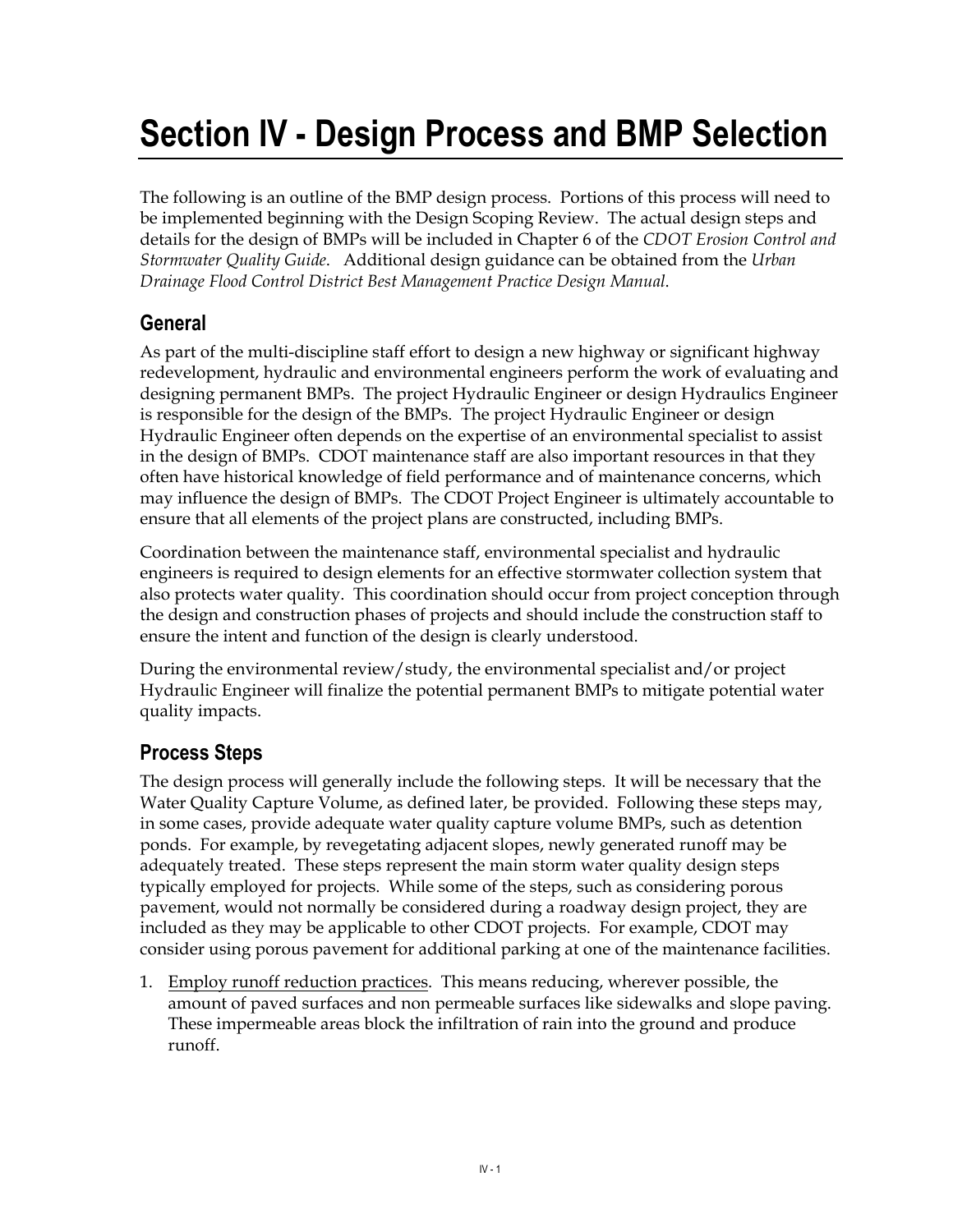- 2. Stabilize drainageways. This means providing improvements to drainageways such as grade control, vegetation, and embankment stabilization such that the drainageways may convey runoff without suffering degradation.
- 3. Provide detention for Water Quality Capture Volume (WQCV). A simplified explanation of the WQCV is that one of the primary mechanisms for improving stormwater runoff quality is by providing a proscribed volume for detention of the "first flush" of runoff. This "first flush" often contains the main water quality degrading constituents such as sediments, floating and dissolved contaminates. The detention of this "first flush" allows for settlement of suspended solids, entrapment of floating debris, and biological uptake of other pollutants.
- 4. Consider the need for industrial and commercial BMPs. This means providing BMPs to address the particular needs of industrial and commercial situations. For example, planning for fuel spills from fueling areas. Typically, these are not part of normal CDOT projects. These may apply CDOT maintenance facilities and other CDOT properties such as rest areas.

Specific BMPs and methodologies to accomplish steps one through three are discussed in more detail in the drainage Manual and the Guide. This guide will be revised as necessary. An important factor in the BMP details is the inclusion of performance standard criteria for each BMP. This will present a mechanism by which to check the effectiveness of the BMP.

After BMPs are constructed, they must not be modified in the field without the prior approval of the design hydraulic engineer, as this may adversely impact the BMPs performance. This must be conveyed to the maintenance staff in an educational forum. If issues arise related to the BMP after construction, modifications may not be made to the BMP without involving a hydraulic engineer to ensure that the changes do not adversely affect the intended operation of the BMP.

### **Stormwater Management Selection Guide**

In order to maintain predevelopment hydrological conditions and treat water quality, uniform BMP design criteria need to be established to guide BMP implementation on various projects. BMP design and maintenance practices criteria considered were 80% total suspended solids (TSS) removal rate and the water quality capture volume. This is an expected removal rate based on adequate data and/or analysis from a professionally accepted source.

The alternative of using 80% TSS removal criteria for BMP selection is based on many factors. TSS is a measure of the concentrations of sediment and other solid particles suspended in the water resource. TSS can be an indirect measure of other pollutants carried by runoff, because nutrients such as phosphorus, metals, and organic compounds are typically attached to sediment particles. Research has shown that many of the practices or combinations of practices can achieve the 80% removal goal. Several states and local governments have implemented a TSS removal treatment standard of 80 percent for their runoff management programs. This management measure can also be achieved by applying one or more management practices together to achieve the TSS removal for practices that by themselves do not achieve the 80% TSS removal.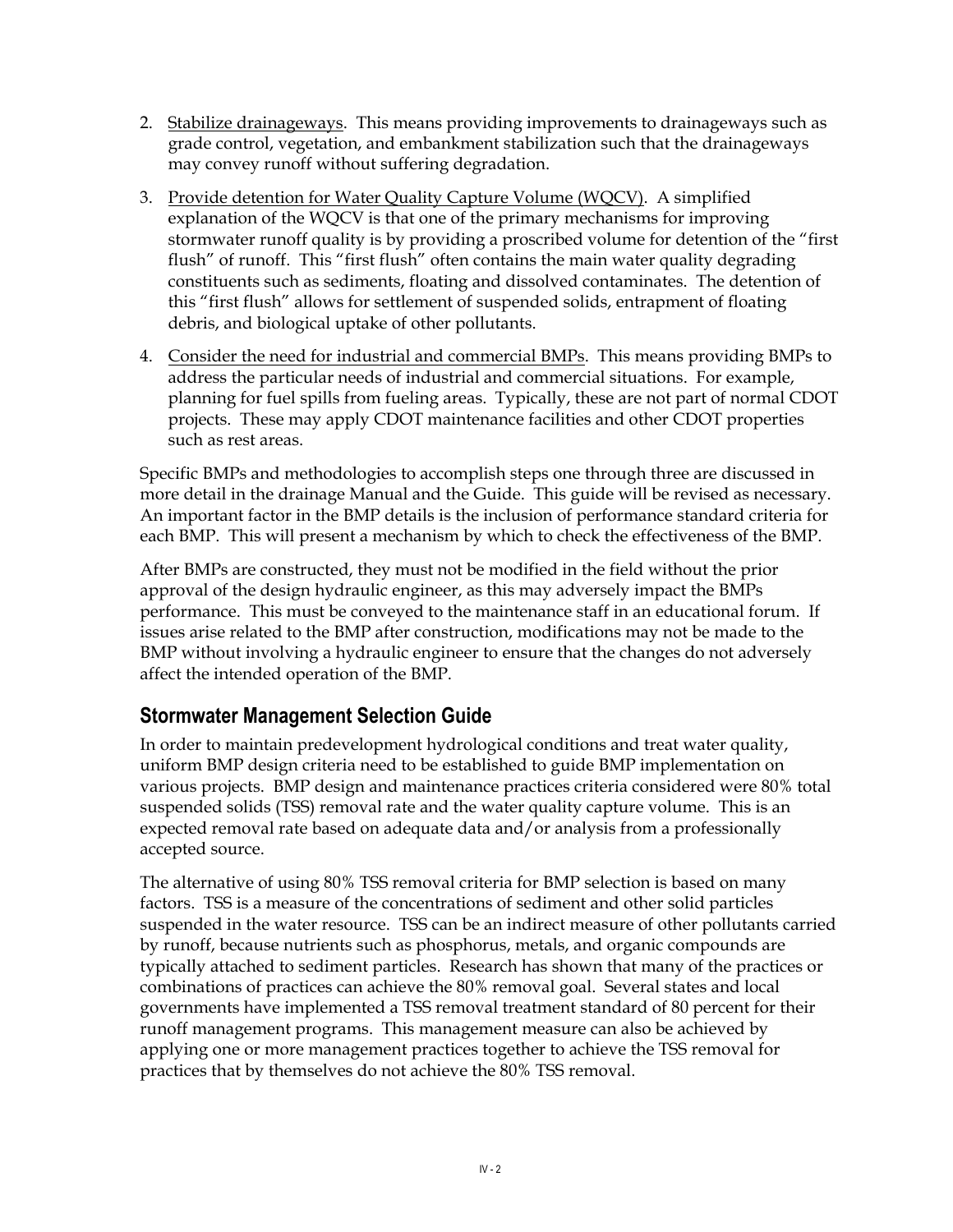The first flush or the water quality capture volume (WQCV) is generally defined as the first 0.5 inch of runoff from impervious surfaces, or other depth if justified by another methodology applicable to the Colorado climate. The first flush is considered to contain the highest concentration of pollutants. The WQCV is detained in a basin or impoundment structure to allow the pollutants to settle out.

The above design criteria may not always be applicable for every CDOT project site. As an alternative only on CDOT projects, BMP banking can be considered at highly constrained project sites that are not suitable for BMP implementation. BMP banking takes the required BMP implementation level at a portion of a project site or at the whole site, if it is small enough, and applies it to a more suitable site along the same waterbody with a specified mitigation factor. The mitigation sites to be identified during the planning stages of the project. Banking procedures will be designed to have an equivalent water quality benefit to the receiving water.

In selecting a management measure for a particular project, three levels of BMP implementation have been developed from the above design criteria. These three levels are outlined in Table 4.1 below. These management options have been carefully established based on existing design criteria that are used in Colorado and other states. All CDOT projects will begin at the intermediate, Tier 2, design criteria and will either be upgraded or downgraded to the next Tier based on further evaluation. Section 4.5.1 provides criteria for modifying the tier level.

### **TABLE 4.1**

BMP Management Levels

| Tier 1: Maximum Design Criteria                                                                      | Tier 2: Intermediate Design Criteria<br>with Constraints                                                 | Tier 3: Minimum Design Criteria                                                                           |
|------------------------------------------------------------------------------------------------------|----------------------------------------------------------------------------------------------------------|-----------------------------------------------------------------------------------------------------------|
| -Project needs to provide 100% of<br>the required WQCV for a BMP                                     | -Project can utilize a combination of<br>WQCV and TSS design removal to<br>reduce the average annual TSS | -Project needs to control and treat<br>for TSS to ensure that TSS levels<br>do not exceed pre-project TSS |
| -Or the Project needs to provide<br>BMPs to remove at least 80% of<br>the average annual TSS loading | loading from the average storm<br>events to pre-project levels                                           | levels<br>-Project may consider BMP banking                                                               |
| from the average storm events                                                                        | -Project may consider BMP banking<br>for only CDOT projects                                              | for only CDOT projects                                                                                    |

Within Tier 3, the pre-project TSS levels will need to be estimated based on current maintenance operations such as sanding in the winter time. The pre-project TSS will then serve as the maximum amount of TSS allowable in the post-project conditions. The additional TSS generated by the project must be controlled and treated to reach the preproject TSS levels.

### **BMP Management Options**

General management options to achieve the three levels of BMP implementation have been identified below each with some advantages, disadvantages, and comparative cost information to assist in the selection process. It is unlikely that any single BMP will be able to completely meet all management objectives; trade-offs between costs and performance almost always occur. Often, more than one BMP will be necessary.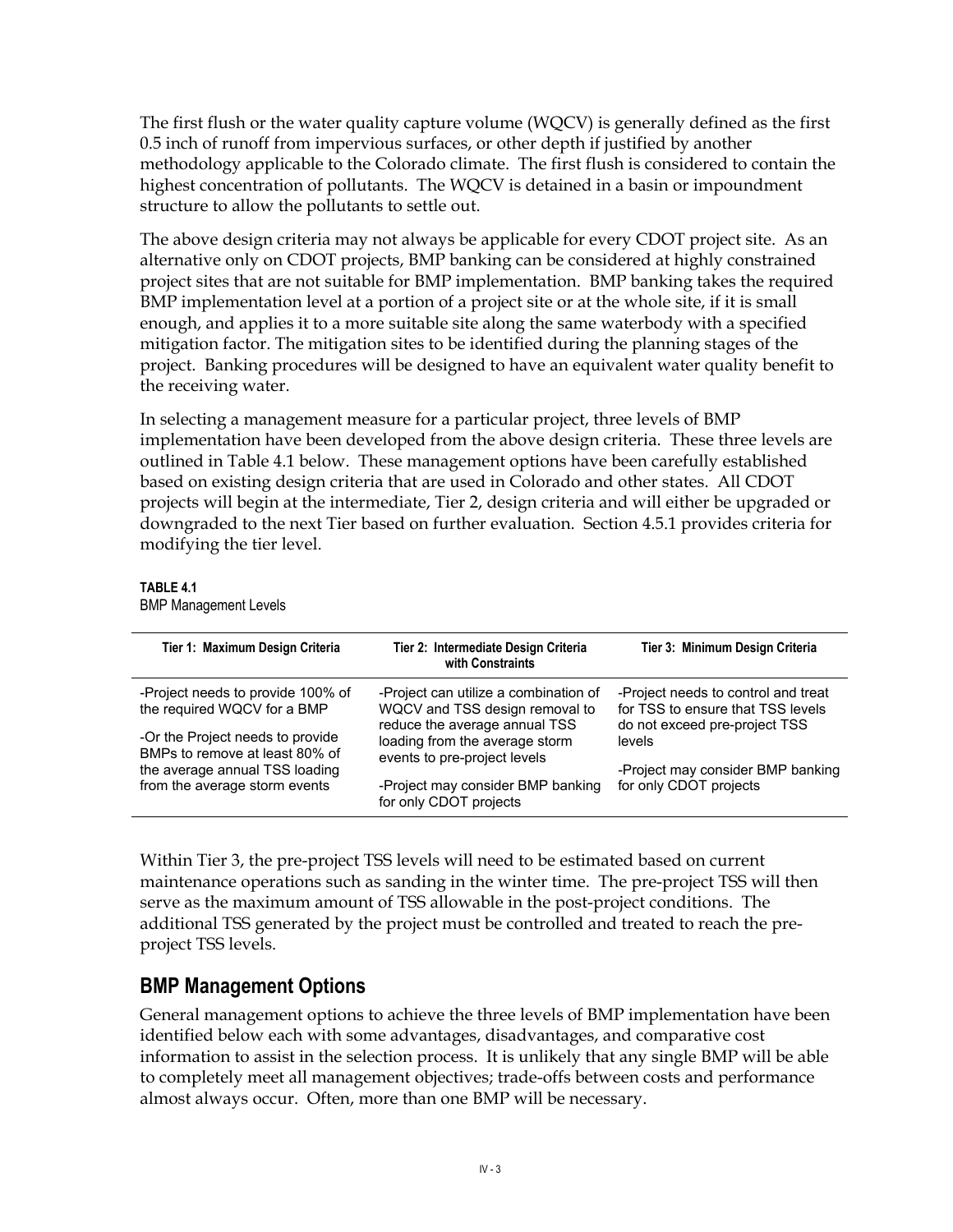∗Comparison of BMP Advantages, Disadvantages, and other Characteristics for BMPs that meet the 80% TSS requirement

| <b>BMP</b>                                          | <b>Advantages</b>                                                                                                                                                                                                                                                                                                                                                                                                                                | <b>Disadvantages</b>                                                                                                                                                                                                                                                                                                                                                                                                                                                                                                                                                                                                                   | Longevity | <b>Comparative Cost</b>                                             |
|-----------------------------------------------------|--------------------------------------------------------------------------------------------------------------------------------------------------------------------------------------------------------------------------------------------------------------------------------------------------------------------------------------------------------------------------------------------------------------------------------------------------|----------------------------------------------------------------------------------------------------------------------------------------------------------------------------------------------------------------------------------------------------------------------------------------------------------------------------------------------------------------------------------------------------------------------------------------------------------------------------------------------------------------------------------------------------------------------------------------------------------------------------------------|-----------|---------------------------------------------------------------------|
| <b>Wet Ponds</b>                                    | -Can provide peak flow<br>control<br>-Can serve large<br>developments; most cost-<br>effective for larger, more<br>intensively developed sites<br>-Enhances aesthetics and<br>provides recreational benefits<br>-Little ground water discharge<br>-Permanent pool in wet ponds<br>helps to prevent scour and<br>resuspension of sediments<br>-Provides moderate to high<br>removal of both particulate<br>and soluble urban runoff<br>pollutants | -Not economical for drainage area less<br>than 10 acres<br>-Potential safety hazards if not properly<br>maintained<br>-If not adequately maintained, can be an<br>eyesore, breed mosquitoes, and create<br>undesirable odors<br>-Requires considerable space, which<br>limits use in densely urbanized areas<br>with expensive land and property values<br>-Not suitable for hydrologic soil groups<br>"A" and "B" (USDA-NRCS classification)<br>unless a liner is used<br>-With possible thermal discharge and<br>oxygen depletion, may severely impact<br>downstream aquatic life<br>-Water rights related to exposed<br>groundwater | High      | Moderate to high<br>compared to<br>conventional<br>runoff detention |
| <b>Constructed</b><br><b>Stormwater</b><br>Wetlands | -Ability to reduce biochemical<br>oxygen demand, suspended<br>solids, and heavy metals<br>-Ability to store phosphorus,<br>depending on soil absorption<br>chemistry                                                                                                                                                                                                                                                                             | -Minimum watershed drainage area is 10<br>acres<br>-Need a constant source of flow, it is<br>desirable that the water table is at or<br>near the surface<br>-Should not be used for flood control or<br>stream channel erosion control<br>-Requires a sediment control facility<br>upstream<br>-Plants are a short-term sink for<br>phosphorus, but if plants are not<br>harvested, as much as 75% of the<br>phosphorus can be released back to the<br>wetlands when the plant dies<br>-Access needs to be provided to allow<br>maintenance and harvesting of<br>vegetation<br>-May not be effective year round                        | High      | -Construction<br>costs are<br>moderate to high                      |
| Infiltration<br>Basin                               | -Provides ground water<br>recharge<br>-Can serve large<br>developments<br>-High removal capability for<br>particulate pollutants and<br>moderate removal for soluble<br>pollutants<br>-When basin works, it can<br>replicate predevelopment<br>hydrology more closely than<br>other BMP options<br>-Basins provide more habitat<br>value than other infiltration<br>systems                                                                      | -Possible risk of contaminating ground<br>water<br>-Only feasible where soil is permeable<br>and there is sufficient depth to rock and<br>water table<br>-Fairly high failure rate<br>-If not adequately maintained, can be<br>and eyesore, breed mosquitoes, and<br>create undesirable odors<br>-Regular maintenance activities cannot<br>prevent rapid clogging of<br>infiltration basin                                                                                                                                                                                                                                             | Low       | -Construction<br>cost moderate,<br>but rehabilitation<br>cost high  |

**Structural BMPs that do meet the 80% TSS requirement**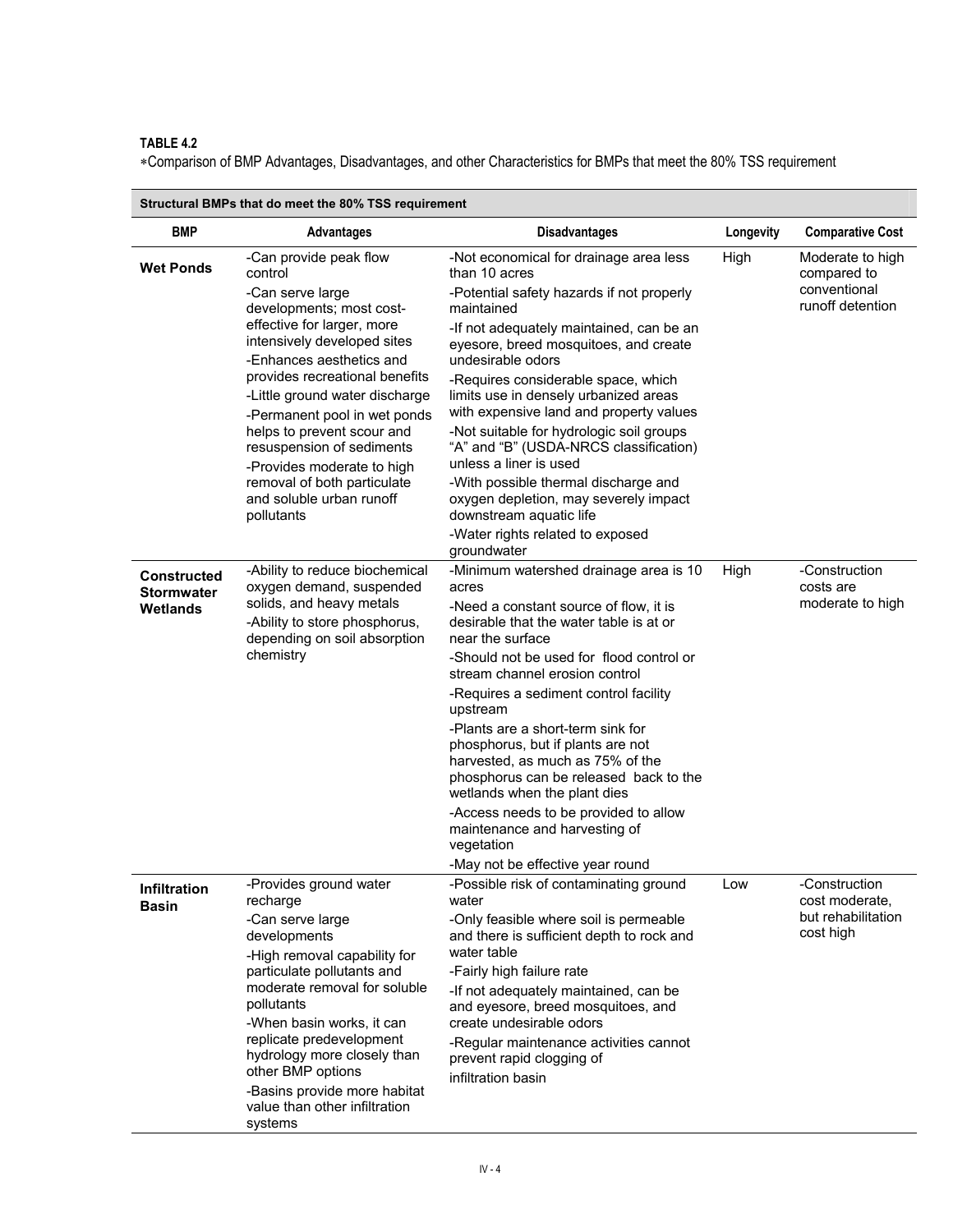∗Comparison of BMP Advantages, Disadvantages, and other Characteristics for BMPs that meet the 80% TSS requirement

| 30 detural Bivir's that do meet the 60% 133 requirement |                                                                                                                                                                                                                                                                                            |                                                                                                                                                                                                                                                                                 |                    |                                                                                        |  |
|---------------------------------------------------------|--------------------------------------------------------------------------------------------------------------------------------------------------------------------------------------------------------------------------------------------------------------------------------------------|---------------------------------------------------------------------------------------------------------------------------------------------------------------------------------------------------------------------------------------------------------------------------------|--------------------|----------------------------------------------------------------------------------------|--|
| <b>BMP</b>                                              | Advantages                                                                                                                                                                                                                                                                                 | <b>Disadvantages</b>                                                                                                                                                                                                                                                            | Longevity          | <b>Comparative Cost</b>                                                                |  |
|                                                         |                                                                                                                                                                                                                                                                                            |                                                                                                                                                                                                                                                                                 |                    |                                                                                        |  |
| <b>Infiltration</b><br><b>Trench</b>                    | -Provides ground water<br>recharge<br>-Can serve small drainage<br>areas<br>-Can fit into perimeters, and<br>other unused areas of a<br>development site<br>-Helps replicate<br>predevelopment hydrology,<br>increases dry weather<br>baseflow, and reduces<br>bankfull flooding frequency | -Possible risk of contaminating ground<br>water<br>-Only feasible where soil is permeable<br>and there is sufficient depth to rock and<br>water table<br>-Since not as visible as other BMPs, less<br>likely to be maintained by residents<br>-Requires significant maintenance | Low                | -Cost-effective<br>on smaller sites<br>-Rehabilitation<br>costs can be<br>considerable |  |
| <b>Filtering</b><br><b>Basin</b>                        | -Ability to accommodate<br>medium-size development<br>$(3-80 \text{ acres})$<br>-Flexibility to provide or not<br>provide ground water<br>recharge<br>-Can provide peak volume<br>control                                                                                                  | -Requires pretreatment of stormwater<br>through sedimentation to prevent filter<br>media from prematurely clogging                                                                                                                                                              | Low to<br>Moderate | -Information not<br>available                                                          |  |

**Structural BMPs that do meet the 80% TSS requirement** 

∗Adapted from FHWA, 2000.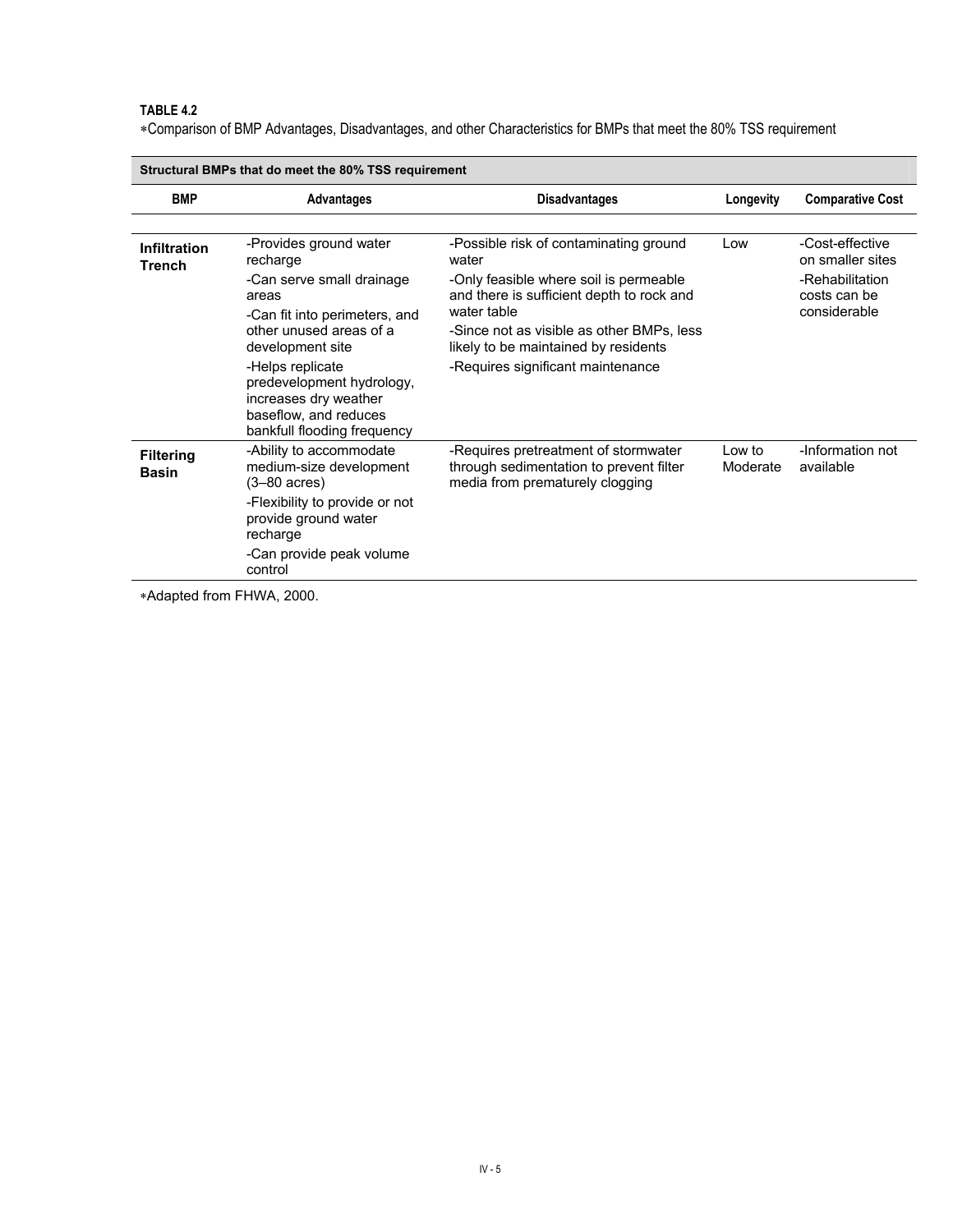∗Comparison of BMP Advantages, Disadvantages, and other Characteristics for BMPs that **do not** fully meet the 80% TSS requirement

| <u>on actural Diviris that ao hot luny meet the 0070 TOO requirement</u>           |                                                                                                                                                                                                                                                                                                                                                                                                                          |                                                                                                                                                                                                                                                                                                                                                |                                       |                                                       |  |
|------------------------------------------------------------------------------------|--------------------------------------------------------------------------------------------------------------------------------------------------------------------------------------------------------------------------------------------------------------------------------------------------------------------------------------------------------------------------------------------------------------------------|------------------------------------------------------------------------------------------------------------------------------------------------------------------------------------------------------------------------------------------------------------------------------------------------------------------------------------------------|---------------------------------------|-------------------------------------------------------|--|
| <b>BMP</b>                                                                         | <b>Advantages</b>                                                                                                                                                                                                                                                                                                                                                                                                        | <b>Disadvantages</b>                                                                                                                                                                                                                                                                                                                           | Longevity                             | <b>Comparative Cost</b>                               |  |
| Vegetated<br><b>Filter Strip</b>                                                   | -Low maintenance requirements<br>-Can be sued as part of the runoff<br>conveyance system to provide<br>pretreatment<br>-Can effectively reduce particulate<br>pollutant levels in areas where<br>runoff velocity is low to moderate                                                                                                                                                                                      | -Often concentrates water, which<br>significantly reduces effectiveness<br>-Ability to remove soluble pollutants<br>highly variable<br>-Limited feasibility in highly urbanized<br>areas where runoff velocities are high<br>and flow is concentrated<br>-Requires periodic repair, regrading, and                                             | Low if<br><b>Poorly</b><br>Maintained | Low                                                   |  |
|                                                                                    | -Provides excellent urban wildlife<br>habitat<br>-Economical                                                                                                                                                                                                                                                                                                                                                             | sediment removal to prevent<br>channelization                                                                                                                                                                                                                                                                                                  |                                       | Information not                                       |  |
| <b>Water Quality</b><br>Inlet<br><b>Catch Basins</b><br>with Sand<br><b>Filter</b> | -Provide high removal efficiencies<br>of particulates<br>-Require minimal land area<br>-Flexibility to retrofit existing small<br>drainage areas<br>-Higher removal of nutrient as<br>compared to catch basins and<br>oil/grit separator                                                                                                                                                                                 | -Not feasible for drainage areas greater<br>than 5 acres<br>-Only feasible for areas that are<br>stabilized and highly impervious<br>-Not effective as water quality control for<br>intense storms                                                                                                                                             | High                                  | available                                             |  |
| <b>Water Quality</b><br><b>Inlet Oil/Grit</b><br><b>Separator</b>                  | -Captures coarse-grained<br>sediments and some<br>hydrocarbons<br>-Requires minimal land area<br>-Flexibility to retrofit existing small<br>drainage areas and applicable to<br>most urban areas<br>-Shows some capacity to trap<br>trash, debris, and other floatables<br>-Can be adapted to all regions of<br>the country                                                                                              | -Not feasible for drainage area greater<br>than 1 acre<br>-Minimal nutrient and organic matter<br>removal<br>-Not effective as water quality control for<br>intense storms<br>-Concern exists for the pollutant toxicity<br>of trapped residuals<br>-Require high maintenance<br>-Potential for septic flushing if not<br>maintained regularly | High                                  | -High,<br>compared<br>to trenches and<br>sand filters |  |
| <b>Extended</b><br><b>Detention</b><br>Dry Pond with<br><b>Micropool</b>           | -Can provide peak flow control<br>-Possible to provide good<br>particulate removal<br>-Can serve large development<br>-Requires less capital cost and<br>land area when compared to wet<br>pond<br>-Does not generally release water<br>or anoxic water downstream<br>-Provides excellent protection for<br>downstream channel erosion<br>-Can create valuable wetland and<br>meadow habitat when properly<br>landscaped | -Removal rates for soluble pollutants are<br>quite low<br>-Not economical for drainage area less<br>than 10 acres<br>-If not adequately maintained, can be an<br>eyesore, breed mosquitoes, and create<br>undesirable odors                                                                                                                    | High                                  | -Lowest cost<br>alternative in<br>size range          |  |

**Structural BMPs that do not fully meet the 80% TSS requirement** 

∗Adapted from FHWA, 2000.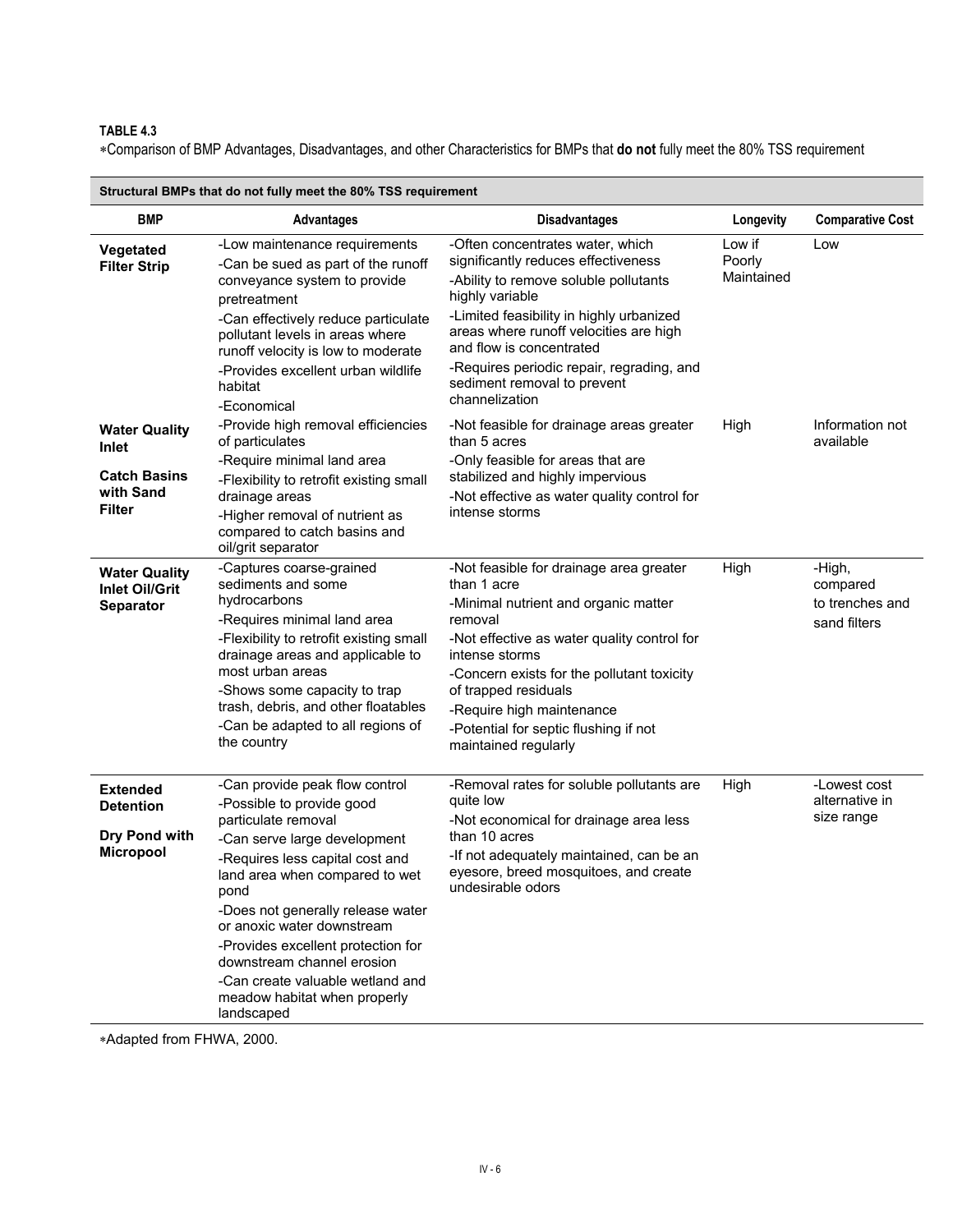## **BMP Evaluation Process**

The following section provides a general outline for choosing the appropriate BMPs for a development site. The proposed BMP selection process is designed as a sequential approach that incorporates a series of checks and balances, integrates management objectives, and site conditions, and relies on current knowledge of stormwater BMP technology. The process is designed to allow decisions to progress from a preliminary screening level to a more detailed evaluation and selection of candidate best management alternatives. The decision making process for choosing a stormwater BMP will weigh the goals of the proposed facility against the limiting site feasibility factors of the proposed BMP site or BMP location. The limiting feasibility factors may include: topographic and geologic constraints, contributing drainage area size, environmental impacts, and maintenance access and requirements.

The evaluation process consists of three types of analyses.

- 1. An evaluation is performed to identify potential environmental impacts that include sensitive waters and threatened and endangered species. Water quality constituents of concern for the receiving water body may be identified through the EA/EIS process or by the CDPHE. BMP effectiveness information will need to be utilized to identify BMPs with demonstrated performance in controlling targeted constituents in stormwater runoff.
- 2. BMPs are further narrowed down by physical design constraints such as drainage area, soil type and infiltration capacity, depth to groundwater, and site topography.
- 3. Coordination with CDOT maintenance staff for consideration of the long term operations and maintenance requirements and costs for the BMPs are included in the evaluation.

The decision making process has been developed to assist in systematic progression towards identifying suitable BMPs for a project. Each CDOT project begins at the intermediate design level, Tier 2, and at each stage of the evaluation process the BMP level can be upgraded or downgraded based on identified constraints. In some cases, the designer may be able to accommodate certain limiting feasibility factors by providing innovative design which addressees or remedies the constraint. Once the BMP is selected, the supporting criteria and supporting documentation justifying increases or decreases in the Tier, should be presented to the various review committees to ensure proper evaluation and review. This will help to avoid extensive changes to the stormwater management strategy during the review process.

### **Sensitive Waters Evaluation**

One of the first considerations in selecting a stormwater BMP is to assess the environmental impacts associated with the site development and the placement of the BMP. Local, State, and Federal regulations may restrict the disturbance, or encroachment upon any of the following: wetlands, State Waters, wetland buffer, floodplains, conservation easement, and other sensitive resources. The environmental impacts evaluation should consider the receiving waters and the existence of threatened or endangered species to determine if additional measures may be necessary because the receiving water is considered "sensitive." The criteria in Table 4.4 will be applied to determine a resultant BMP implementation tier level for each project due to environmental considerations. For large projects that may impact multiple waterbodies, the project should be divided into segments which impact each basin. Each basin will be looked at separately.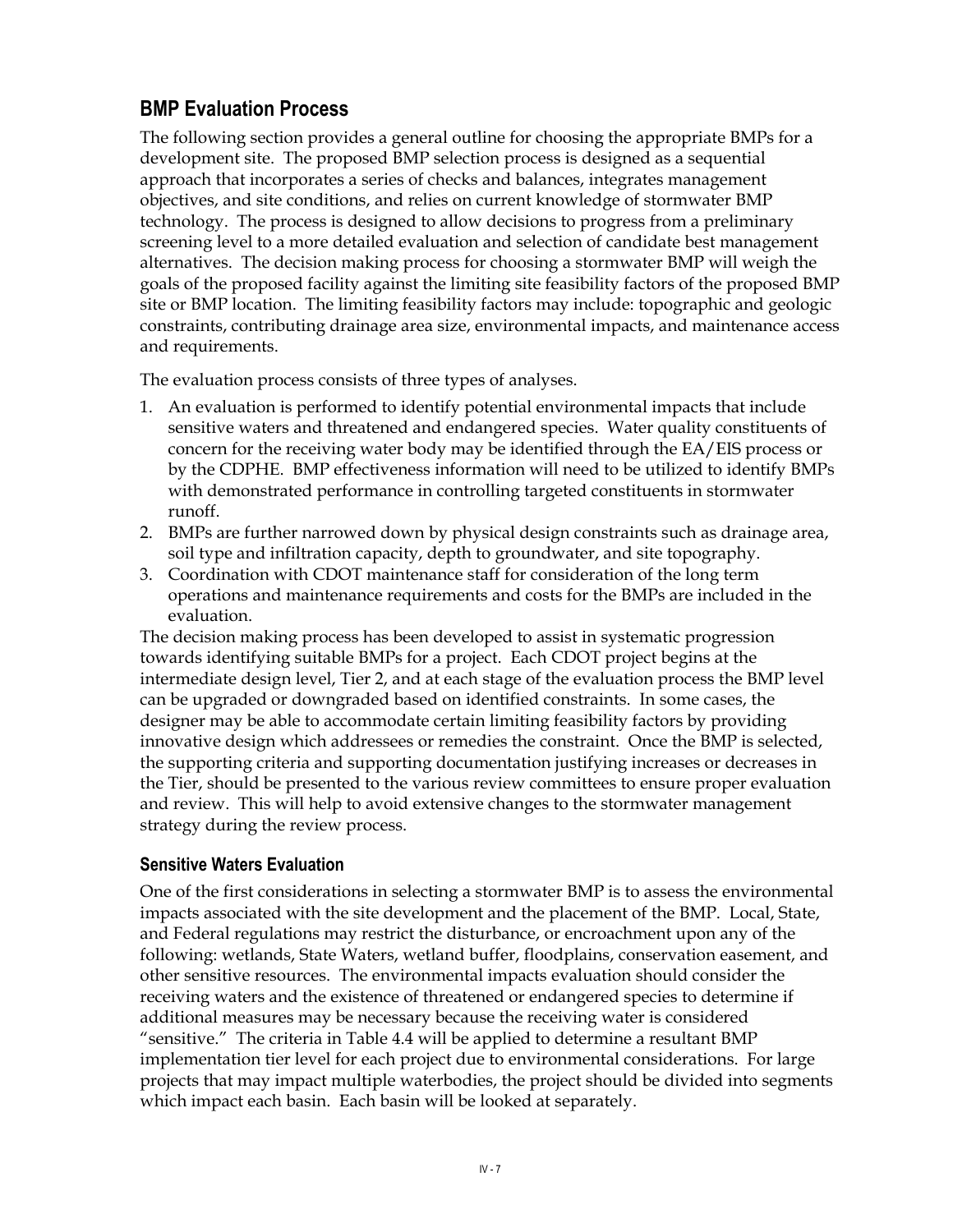Projects must investigate additional BMP requirements from any local watershed regulatory agencies. (An example of such an agency is the Cherry Creek Basin Water Quality Authority for areas in the Cherry Creek Reservoir Watershed.) For projects within the boundaries of such agencies, the project must investigate what additional BMP requirements might be required by the local agency. In some cases, the agency may be concerned with the control of a water quality constituent that is known to be of concern with runoff from highways. For example, fecal coliform may be the constituent of concern. However, based on various studies, highways are not a recognized major source of fecal coliform. Additional structural BMPs to address the fecal coliform loading specifically may not be appropriate. Another example is phosphorus loading. Since highways can be a significant source of phosphorus, it may be necessary to choose a BMP with a high removal rate for phosphorus as well as evaluate nonstructural BMPs such as modification of CDOT's fertilizing practices within the project area.

### **TABLE 4.4**

*Sensitive Waters Evaluation of the Receiving Water Body* **\* Note Phase I + II MS4 areas trigger Tier I**

| <b>Sensitive Waters Evaluation Criteria</b>                                                                                                                  |                               | <b>Resultant</b>                                 |                                               |                 |
|--------------------------------------------------------------------------------------------------------------------------------------------------------------|-------------------------------|--------------------------------------------------|-----------------------------------------------|-----------------|
|                                                                                                                                                              | Tier 1                        | Tier 2                                           | Tier 3                                        | <b>BMP Tier</b> |
| 303(d) List                                                                                                                                                  |                               |                                                  |                                               |                 |
| Is the receiving water body on the<br>303(d) List?                                                                                                           | ❏<br>Yes                      | ❏<br><b>No</b>                                   |                                               |                 |
| For what pollutants is the receiving<br>water body listed impaired? (The water<br>body may be listed for constituents that<br>need specific treatment BMPs.) | List pollutants of concern:   |                                                  |                                               |                 |
| <b>Use Classifications</b>                                                                                                                                   |                               |                                                  |                                               |                 |
| Is the receiving water body classified<br>as Outstanding Waters?                                                                                             | ப<br>Yes                      |                                                  | $\Box$<br><b>No</b>                           |                 |
| Is the receiving water body classified<br>as Recreation - Class 1a/1b or Class<br>2?                                                                         | ப<br>Class 1<br>❏<br>Class 2* |                                                  | ⊔<br>No,<br>(classification<br>not assigned)  |                 |
| Is the receiving water body classified<br>as Aquatic Life -- Cold Class 1 or Class<br>2? Or Aquatic Life - Warm Class 1 or<br>2?                             | □<br>Cold<br>Class 1          | ப<br>Cold Class 2<br>ப<br>Warm Class 1<br>or $2$ | ❏<br>No.<br>(classification)<br>not assigned) |                 |
| Is the receiving water body classified<br>as Agriculture?                                                                                                    |                               | ❏<br>Yes                                         | ❏<br>No.<br>(classification<br>not assigned)  |                 |
| Is the receiving water body classified<br>as Domestic Water Supply?                                                                                          | □<br>Yes                      |                                                  | ⊔<br>No $(n/a)$                               |                 |
| <b>Threatened and Endangered Species</b>                                                                                                                     |                               |                                                  |                                               |                 |
| Does the project area or adjacent have<br>the potential to impact threatened and<br>endangered species?                                                      | ❏<br>Yes                      |                                                  | □<br><b>No</b>                                |                 |
| <b>Resultant BMP Tier</b>                                                                                                                                    |                               |                                                  |                                               |                 |

Most restrictive BMP Tier from the above evaluation questions.

\* If Outside Phase I and Phase II areas, Rec. Class 2 move to Tier 2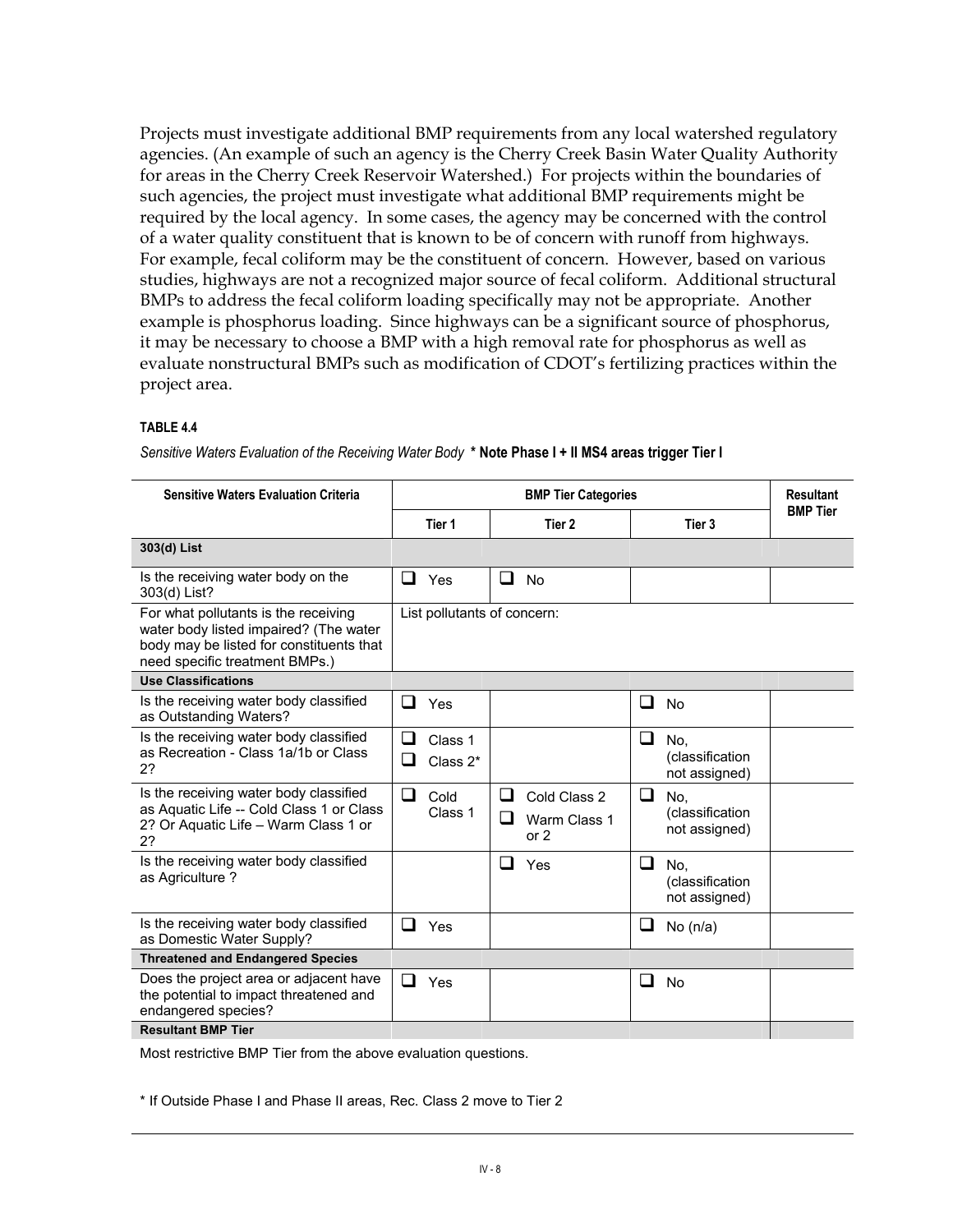For each sensitive waters evaluation question, note the required BMP Tier level that applies for a project. The resultant BMP Tier level is determined by selecting the most stringent BMP Tier level of all of the evaluation questions. In other words, if a single item is in tier 1 , then it is in tier 1. The CDOT Regional Planning and Environmental Manager (RPEM) shall check the stream classifications determined for the receiving water body impacted by a project by submitting the classifications determined to the CDPHE for verification. The CDPHE will provide a certification letter for the stream classification that will be applicable throughout the entire duration of the project even if the CDPHE changes the classifications at any point in time during the project.

### **Physical Design Constraints**

The physical characteristics of the site must be compatible with the performance of a selected BMP. Physical design constraints such as limited land availability for BMP implementation, existing adjacent development, and difficult topography must be weighed with the environmental factors. The consideration of physical design constraints may reduce the BMP Tier level. Table 4.5 provides some general site considerations to evaluate the feasibility of various BMPs based on the project scope. Site considerations include drainage area that needs to be set aside for BMP installation, in-situ soils, minimum head requirement, and configuration.

It should be noted that per the Clean Water Act, existing wetlands, wetlands constructed for wetlands mitigation, and state waters may not be considered for water quality treatment credit. Constructed wetlands for water quality treatment must be constructed solely for the treatment benefit and may not be combined with mitigation efforts.

| <b>BMP</b>                      | <b>Area Typically</b><br>Served (acre) | <b>Area Required</b><br>for BMP | In Situ Soils | Minimum Head<br>Requirement (ft) ** | Configuration     |
|---------------------------------|----------------------------------------|---------------------------------|---------------|-------------------------------------|-------------------|
| Infiltration Trench             | $2 - 4$                                | $2 - 4%$                        | Dependent     | $3 - 8$                             | Off-line/ On-line |
| Infiltration Basin              | $2 - 20$                               | $2 - 4%$                        | Dependent     | $3 - 4$                             | Off-line          |
| <b>Bioretention</b>             | $1 - 50$                               | $4 - 10%$                       | Independent   | $2 - 4$                             | Off-line/ On-line |
| <b>Detention Ponds</b>          | 2 min                                  | $10 - 20%$                      | Independent   | $3 - 6$                             | Off-line/ On-line |
| Wetlands                        | 1 min                                  | 10%                             | Dependent     | $1 - 8$                             | Off-line/ On-line |
| <b>Underground Sand Filters</b> | $2 - 5$                                | $2 - 3%$                        | Independent   | $1 - 8$                             | Off-line          |
| <b>Surface Sand Filters</b>     | $2 - 5$                                |                                 | Independent   | $5 - 8$                             | Off-line          |
| <b>Organic Medial Filters</b>   | $2 - 5$                                | $2 - 3%$                        | Independent   | $5 - 8$                             | Off-line          |
| <b>Vegetated Swales</b>         | $2 - 4$                                | $10 - 20\%$                     | Dependent     | $2 - 6$                             | Off-line          |
| <b>Vegetated Filter Strips</b>  | <b>NA</b>                              | 25% min                         | Dependent     | Negligible                          | Off-line          |
| <b>Oil-Grit Separators</b>      | $1 - 2$                                | $1\%$                           | Independent   | $3 - 6$                             | Off-line          |
| Catch Basin Inserts             | $\leq 1$                               | None                            | Independent   | $1 - 2$                             | Off-line          |
| <b>Manufactured Systems</b>     | $1 - 2$                                | None                            | Independent   | 4                                   | Off-line          |
| Porous Pavement                 | $2 - 4$                                | <b>NA</b>                       | Dependent     | NA                                  | NA                |

### **TABLE 4.5**

∗Site Considerations for Structural BMPs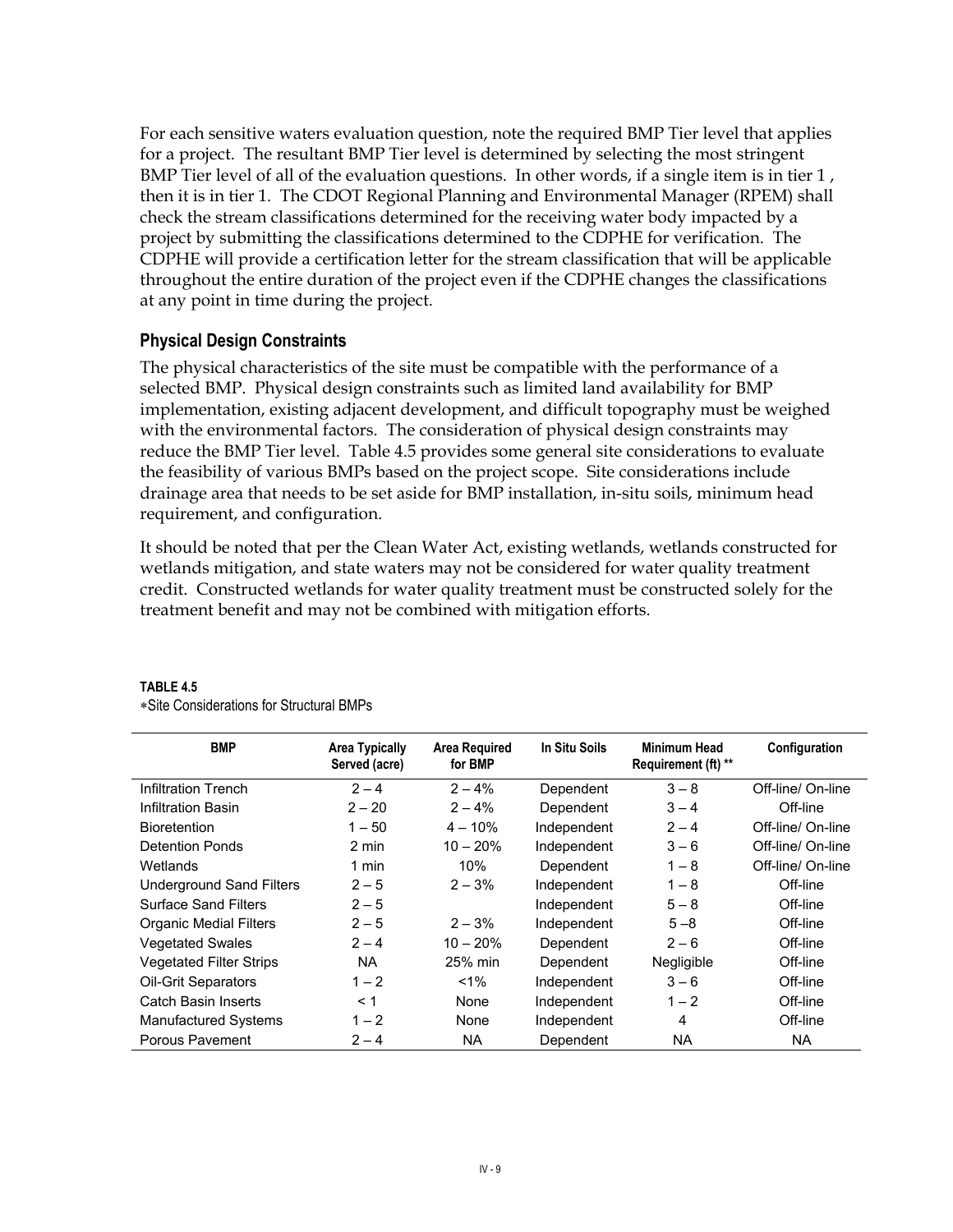#### **TABLE 4.5**  ∗Site Considerations for Structural BMPs

| <b>BMP</b><br>Area Typically<br>Served (acre) | Area Required<br>for BMP | In Situ Soils | Minimum Head<br>Requirement (ft) ** | Configuration |
|-----------------------------------------------|--------------------------|---------------|-------------------------------------|---------------|
|-----------------------------------------------|--------------------------|---------------|-------------------------------------|---------------|

∗Adapted from FHWA, 2000.

NA - not available.

\*\*Minimum Head Required is either the depth of water in the typical design or the total drop in water level for flow-through designs.

### **Adjacent Land Owner Concerns**

Additional stormwater BMP selection constraints may need to be considered to coordinate with adjacent municipalities in the Phase I and II permit areas that are regulated by different MS4 requirements than CDOT. Each municipality in the Phase I and II permit areas has established drainage water quality and quantity criteria. Coordination will be required to determine what the BMP/New Development design requirements are for the adjacent municipality in the project area and ensure that the most stringent MS4 requirements are applied to the project. Further coordination will be required to ensure the project BMP design, construction, and the adjacent municipality to ensure MS4 compliance approves maintenance. Design considerations shall include an investigation of existing runoff to determine if the runoff is being treated upstream or downstream. Runoff that is treated upstream or downstream may not be required to be treated for a project. Runoff from the roadway project that is not treated for water quality on site may be treated at a downstream facility that is designed to treat the roadway runoff. Also, BMP maintenance may require an internal government agreement (IGA) to schedule routine maintenance between responsible entities for projects where MS4 municipalities overlap.

### **Maintenance Considerations**

In order to be effective, stormwater pollution control devices must accumulate pollutants, especially sediment, oil and grease, and other constituents. BMPs are designed to trap pollutants either by filtration or sedimentation. If not properly maintained, these systems can become point sources of pollution and the pollutants that they were designed to remove from runoff.

Maintenance considerations such as long-term operation, maintenance costs related to each BMP considered for implementation, easy access, and the cost of routine maintenance activities such as mowing, sediment removal, vacuum equipment and maintenance equipment, filter/media replacement, and trash removal need to be considered in the overall cost estimate for the BMP design. General maintenance considerations for BMPs in varying climate conditions are described in Table 4.6, which includes comparative operation and maintenance costs.

Maintenance requirements must be carefully planned and implemented when BMPs are located completely below the surface and access is limited to access hole openings or the removal of concrete panels. Underground BMPs may be considered confined spaces and require additional measures to ensure safe access for inspection and maintenance. Some BMP technologies require periodic maintenance on an annual or semiannual basis. The difficulty in performing maintenance or level of effort to perform the required maintenance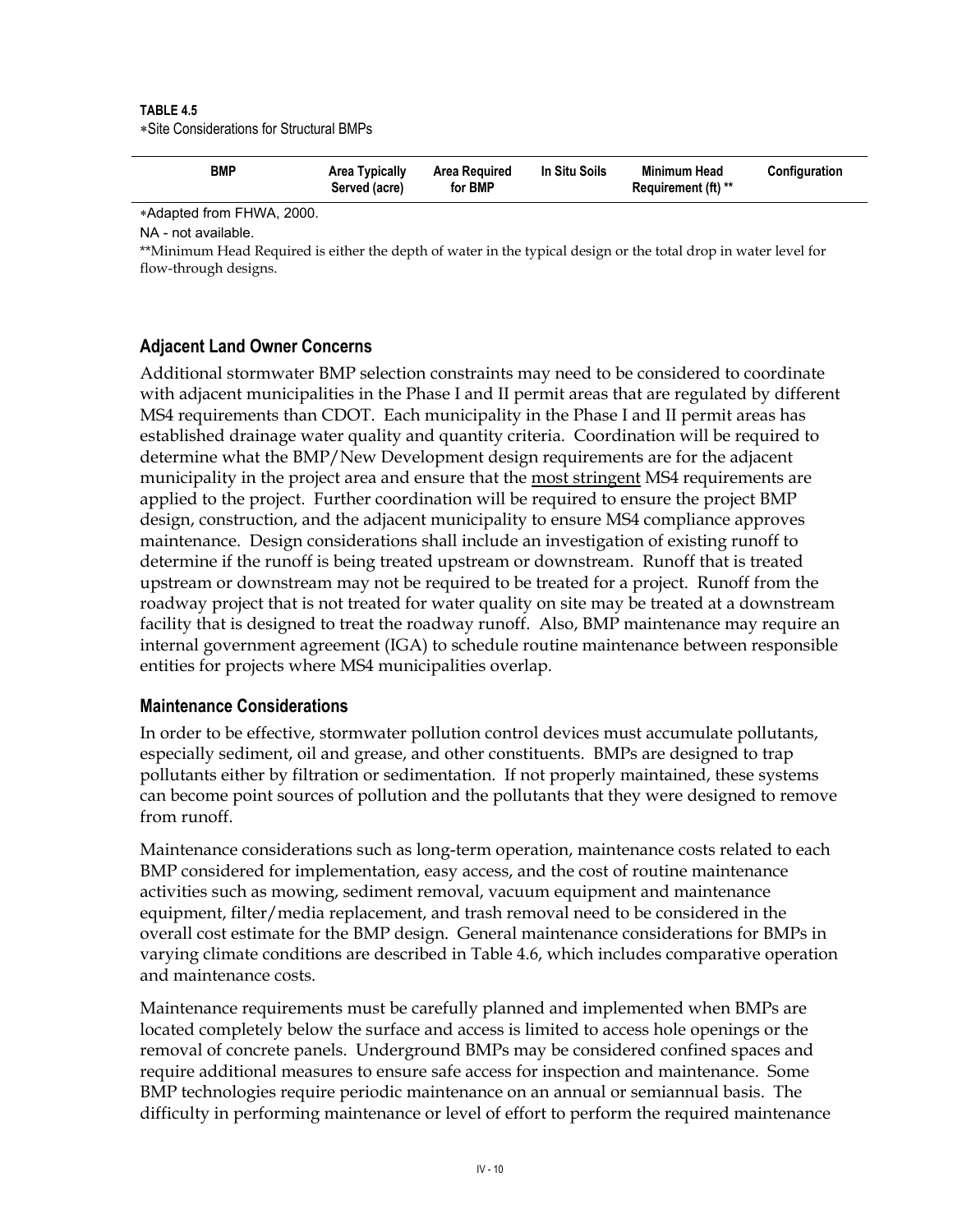should be careful considered as the increased level of effort increases may increase maintenance costs.

Long term maintenance of the BMPs to ensure continued efficiency and functionality is required. For example, if a vacuum truck is required to provide routine cleaning service to an underground sediment vault, the funds to support the vacuum equipment, confined space entry equipment, personnel, and training must be made available to ensure the long term effectiveness of the BMP.

#### **TABLE 4.6**

∗Maintenance Considerations for Best Management Practices

| <b>BMP</b>                                   | <b>Maintenance</b><br><b>Burden</b> | <b>O&amp; M</b><br>Costs | <b>Cold Climate Restrictions</b>                                                                                                                                                                                                                            | <b>Arid and Semi-Arid</b><br><b>Restrictions</b>                                                                                                              |
|----------------------------------------------|-------------------------------------|--------------------------|-------------------------------------------------------------------------------------------------------------------------------------------------------------------------------------------------------------------------------------------------------------|---------------------------------------------------------------------------------------------------------------------------------------------------------------|
| Infiltration<br><b>Basins</b>                | High                                | Moderate                 | -Avoid areas with permafrost<br>-Monitor groundwater for chlorides                                                                                                                                                                                          | -No recharge in hotspot<br>areas                                                                                                                              |
| Infiltration<br>Trenches                     |                                     |                          | -Do not infiltrate road/parking lot snowmelt if<br>chlorides are a concern<br>-Increase percolation requirements<br>-Use 20 foot minimum setback between road<br>subgrade and practice                                                                      | -Do not treat pervious<br>areas<br>-Use multiple<br>pretreatment<br>-Soil limitations exist in<br>arid areas                                                  |
| <b>Vegetated Filter</b><br>Strips            | Low                                 | Low                      | -Small setback may be required between filter<br>strips and roads when frost heave is a concern<br>-Avoid areas with permafrost<br>-Use cold- and salt-tolerant vegetation<br>-Plowed snow can be stored in-practice                                        | -Use drought-tolerant<br>vegetation                                                                                                                           |
| <b>Grassed Swales</b>                        | Low                                 | Low                      | -Avoid areas with permafrost<br>-Use cold- and salt-tolerant vegetation<br>-Plowed snow can be stored in the practice<br>-Increase underdrain pipe diameter and size of<br>gravel bed<br>-Provide ice-free culverts<br>-Ensure soil bed is highly permeable | -Not recommended for<br>pollutant removal in arid<br>areas<br>-Of limited use in semi-<br>arid areas<br>-Ensure adequate<br>erosion protection of<br>channels |
| Porous<br>Pavement                           | Low                                 | Moderate                 | -Only use on non-sanded surfaces<br>-Pavement may be damaged by snow plows<br>-Maintenance is essential                                                                                                                                                     |                                                                                                                                                               |
| <b>Filtration Basins</b><br>and Sand Filters | Moderate                            | Moderate                 | -Reduced treatment effectiveness during cold<br>season<br>-Underground filters only effective if placed<br>below the frost line<br>-Peat/compost media ineffective during winter<br>and may become impervious if frozen                                     | -Preferred in both arid<br>and semi-arid areas.<br>Arid area filters require<br>greater pretreatment                                                          |
| <b>Water Quality</b><br>Inlets               | Cleaned<br>twice a year             | Moderate                 | -Few restrictions                                                                                                                                                                                                                                           |                                                                                                                                                               |
| Extended<br><b>Detention Dry</b><br>Pond     | High                                | Low                      | -Protect inlet/outlet pipes<br>-Use large-diameter (> 8 in) gravel in<br>underdrain of outfall protection<br>-Consider seasonal operation<br>-Provide ice storage volume<br>-Cold-tolerant vegetation                                                       | -Preferred in arid<br>climates and acceptable<br>in semi-arid climates                                                                                        |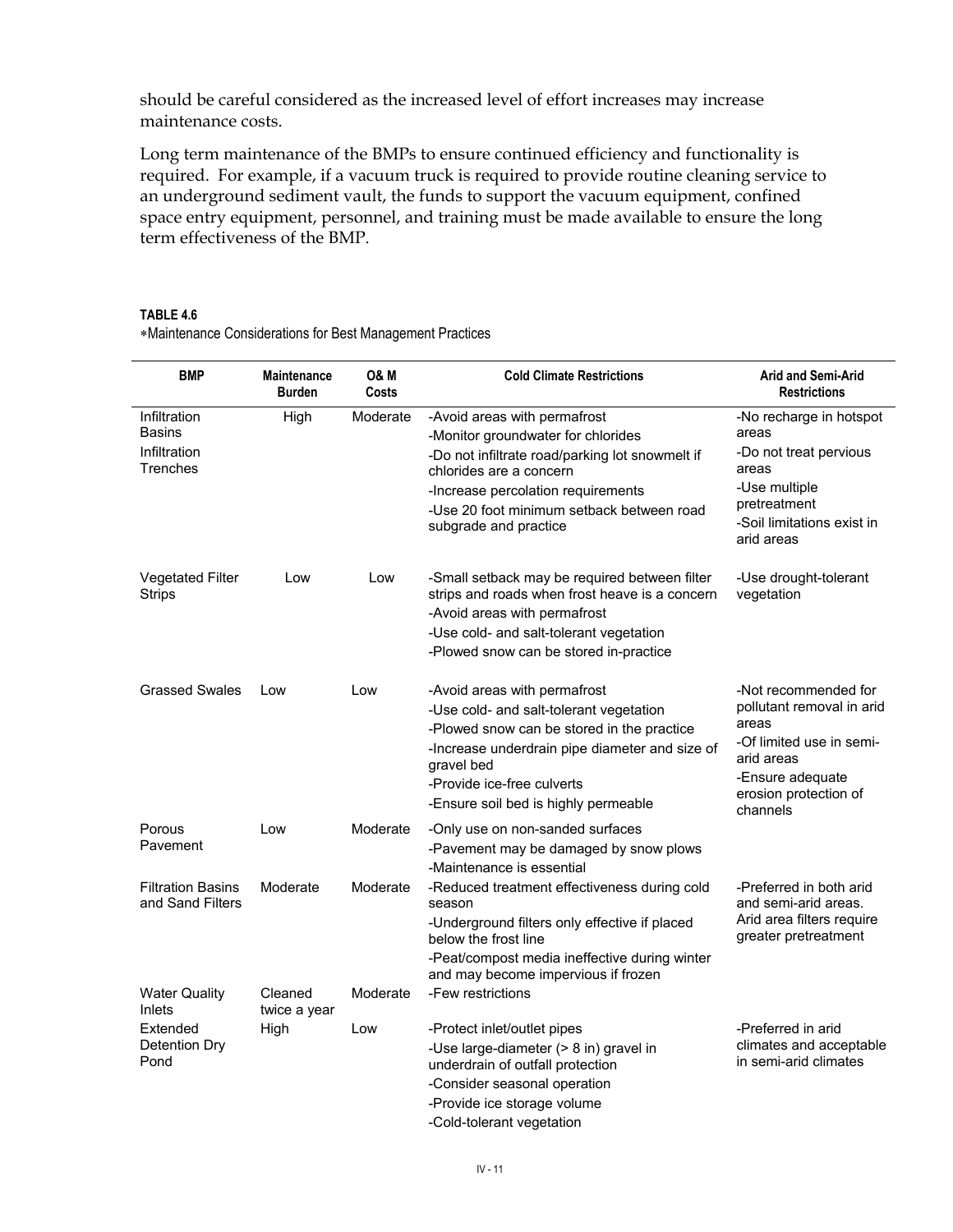| TABLE 4.6                                                 |
|-----------------------------------------------------------|
| *Maintenance Considerations for Best Management Practices |

| <b>BMP</b> | <b>Maintenance</b><br><b>Burden</b>      | <b>O&amp; M</b><br>Costs | <b>Cold Climate Restrictions</b>                                                                                                                                                                                | <b>Arid and Semi-Arid</b><br><b>Restrictions</b>                           |
|------------|------------------------------------------|--------------------------|-----------------------------------------------------------------------------------------------------------------------------------------------------------------------------------------------------------------|----------------------------------------------------------------------------|
| Wet Ponds  | Low                                      | Low                      | -Protect inlet/outlet pipes<br>-Use large-diameter $(> 8 \text{ in})$ gravel in<br>underdrain of outfall protection<br>-Consider seasonal operation<br>-Provide ice storage volume<br>-Cold-tolerant vegetation | -Not recommended in<br>arid areas and of limited<br>use in semi-arid areas |
| Wetlands   | Annual<br>harvesting<br>οf<br>vegetation | Moderate                 | -Protect inlet/outlet pipes<br>-Use large-diameter (> 8 in) gravel in<br>underdrain of outfall protection<br>-Consider seasonal operation<br>-Provide ice storage volume<br>-Cold-tolerant vegetation           | -Not recommended in<br>arid areas and of limited<br>use in semi-arid areas |

∗Table adapted from EPA, 2002.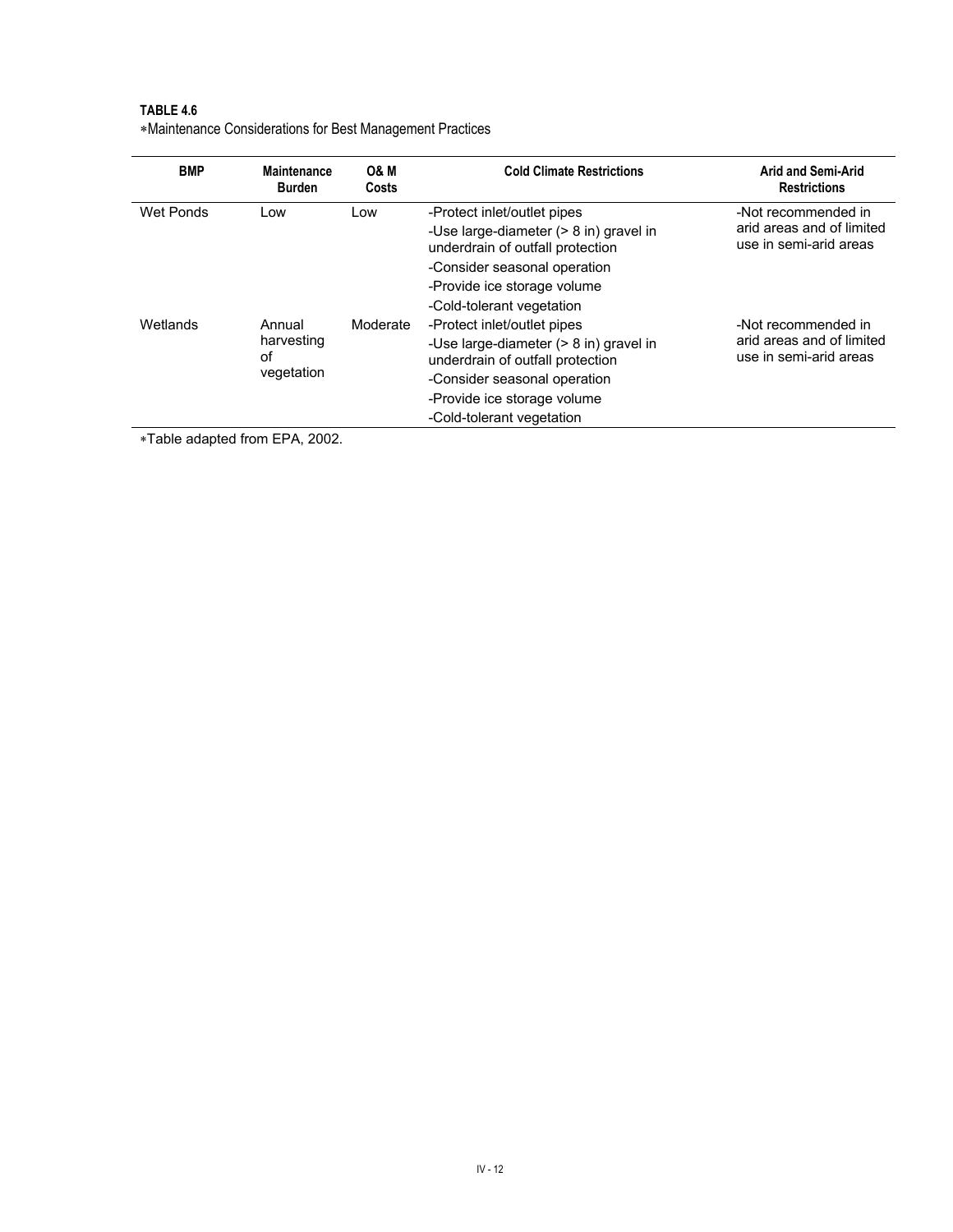## **Qualitative and Quantitative Analysis for Retrofit Projects**

Evaluating the environmental benefits of retrofitting a BMP for water quality treatment at project in qualitative and quantitative terms can be valuable in determining the feasibility of a retrofit BMP. Quantitative terms include, load reduction of nutrients and/or sediment to the receiving water body (by estimating the potential load reduction before and after BMP implementation). Other water quality improvements may include nutrient removal or physical restoration. For most projects, it may not be easy to compare measurable environmental outcomes. Surrogate measures may include evaluating existing conditions at the retrofit site, and operations and maintenance of the BMP.

### **Qualitative Comparison**

Several qualitative measures can be applied to determine if a BMP would a suitable retrofit candidate for water quality treatment at a project site. These general considerations include below are not exhaustive. Concerns are site-specific and should be evaluated on a site-bysite basis. If any of the concerns cannot be mitigated, then the retrofit site is not a feasible candidate for water quality treatment improvements.

- *An evaluation of the existing BMP operation.* Evaluation should detect functional problems with the BMP that would preclude it from providing the designed water quantity and quality control. Problems may include ground water recharge, overtopping, and shortcircuiting.
- An evaluation of maintenance performed on BMP. Frequent maintenance performed on the BMP can be in excess of the general BMP maintenance requirements for that type of BMP structure and may be an indicator of other problems such as a high sediment load in the drainage shed. Also, the lack of maintenance may be an indicator of poor access or the lack of sufficient equipment and personnel to perform the required maintenance. Perpetual maintenance problems may not make a BMP a good candidate for retrofitting.
- *An evaluation of environmental impacts.* The existing BMP plays an integral part in the watershed that it was designed to serve during a previous time. Retrofitting a BMP may present environmental concerns such as habitat disturbance or the destruction or filling in of wetlands. Also, the new retrofit BMP may require a larger footprint than the existing BMP, which could potentially increase habitat disturbance.
- An evaluation of impacts on future developments and community. It is critical that upstream and downstream landowners are not impacted by the proposed BMP improvements. Consideration should be given to evaluate any potential impacts to adjacent developments. Also, it would be prudent to obtain public input on the proposed BMP improvements to ensure that community issues are address such as potential recreational use.

### **Quantitative Comparison**

Ranges of removal efficiencies have been reported by a number of literature sources for structural BMPs. BMP pollutant removal ranges for structural BMPs are lists in Table 4.7 below. These reported ranges can be utilized to estimate the potential pollutant removal benefit for a retrofit BMP. Some projects may impact sensitive waters where the receiving water body may be listed impaired for constituents that may need specific treatment BMPs.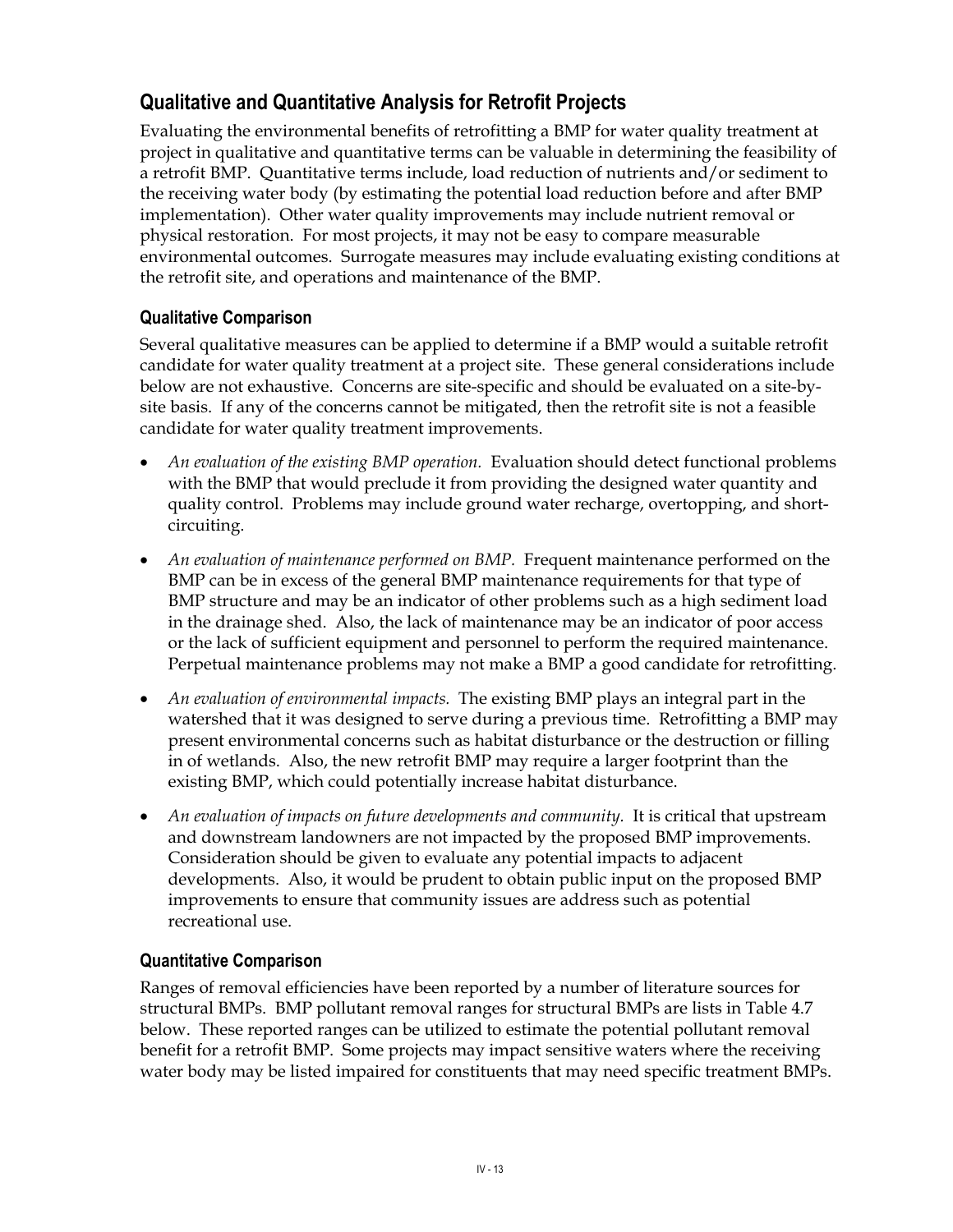∗ BMP Pollutant Removal Ranges for Stormwater Runoff and Most Probable Range for BMPs

| Type of BMP                      | (1)        | TSS       | <b>TP</b> | ΤN        | TZn       | TPb      | <b>BOD</b> | <b>Bacteria</b> |
|----------------------------------|------------|-----------|-----------|-----------|-----------|----------|------------|-----------------|
| <b>Grass Buffer</b>              | LRR:       | 10-50     | $0 - 30$  | $0 - 10$  | $0 - 10$  | N/A      | N/A        | N/A             |
|                                  | <b>EPR</b> | 10-20     | $0 - 10$  | $0 - 10$  | $0 - 10$  | N/A      | N/A        | N/A             |
| <b>Grass Swale</b>               | LRR:       | 20-60     | $0 - 40$  | $0 - 30$  | $0 - 40$  | N/A      | N/A        | N/A             |
|                                  | <b>EPR</b> | $20 - 40$ | $0 - 15$  | $0 - 15$  | $0 - 20$  | N/A      | N/A        | N/A             |
| Modular Block Porous Pavement    | LRR:       | 80-95     | 65        | 75-85     | 98        | 80       | 80         | N/A             |
|                                  | <b>EPR</b> | 70-90     | 40-55     | $10 - 20$ | 40-80     | 60-70    | N/A        | N/A             |
| <b>Porous Pavement Detention</b> | LRR:       | $8 - 96$  | $5-92$    | $-130-85$ | 10-98     | 60-80    | 60-80      | N/A             |
|                                  | <b>EPR</b> | 70-90     | 40-55     | $10 - 20$ | 40-80     | 60-70    | N/A        | N/A             |
| Porous Landscape Detention       | LRR:       | 8-96      | $5-92$    | $-100-85$ | 10-98     | 60-90    | 60-80      | N/A             |
|                                  | <b>EPR</b> | 70-90     | 40-55     | 20-55     | 50-80     | 60-80    | N/A        | N/A             |
| <b>Extended Detention Basin</b>  | LRR:       | 50-70     | $10 - 20$ | $10 - 20$ | $30 - 60$ | 75-90    | N/A        | 50-90           |
|                                  | <b>EPR</b> | 55-75     | 45-55     | $10 - 20$ | 30-60     | 55-80    | N/A        | N/A             |
| <b>Constructed Wetland Basin</b> | LRR:       | 40-94     | $-4-90$   | 21        | $-29-82$  | 27-94    | 18         | N/A             |
|                                  | <b>EPR</b> | 50-60     | 40-80     | 20-50     | 30-60     | 40-80    | N/A        | N/A             |
| <b>Retention Pond</b>            | LRR:       | 70-91     | $0 - 79$  | $0 - 80$  | $0 - 71$  | $9 - 95$ | $0 - 69$   | N/A             |
|                                  | <b>EPR</b> | 80-90     | 45-70     | 20-60     | 20-60     | 60-80    | N/A        | N/A             |
| Sand Filter Extended Detention   | LRR:       | 8-96      | $5-92$    | $-129-84$ | 10-98     | 60-80    | 60-80      | N/A             |
|                                  | <b>EPR</b> | 80-90     | 45-55     | $35 - 55$ | 50-80     | 60-80    | 60-80      | N/A             |
| Constructed Wetland Channel*     | LRR:       | 20-60     | $0 - 40$  | $0 - 30$  | $0 - 40$  | N/A      | N/A        | N/A             |
|                                  | <b>EPR</b> | $30 - 50$ | 20-40     | 10-30     | 20-40     | 20-40    | N/A        | N/A             |

Ref: Bell et al. (1996), Colorado (1990), Harper & Herr (1992), Lakatos & McNemer (1987), Schueler (1987), Southwest (1995), Strecker et al. (1990), USGS (1986), US EPA (1983), Veenhuis et al. (1989), Whipple and Hunter (1981), Urbonas (1997.

 $(1)$ <sub>LRR</sub> Literature reported range, EPR—expected probable range of annual performance by Volume 3 BMPs. N/A Insufficient data to make an assessment.

\*The **EPR** rates for a Constructed Wetland Channel assume the wetland surface area is equal or greater than 0.5% of the tributary total impervious area.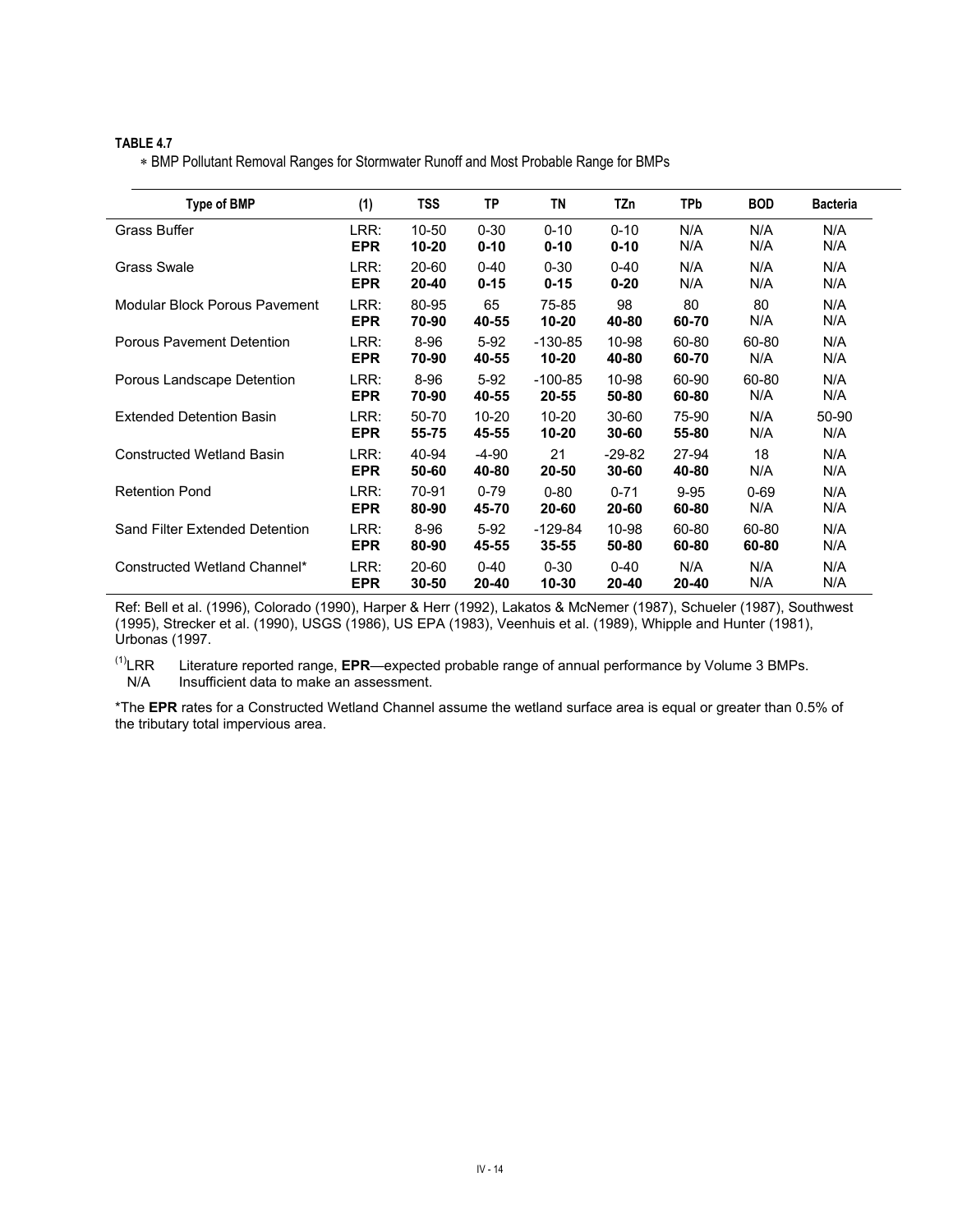## **Section V - Implementation Schedule - After Program Approval Date**

The following is a schedule for implementation of the program.

#### **TABLE 1**

CDOT New Development and Redevelopment Program Implementation Schedule

| <b>Program Component</b>                                                                                | Implementation Date* |
|---------------------------------------------------------------------------------------------------------|----------------------|
| Incorporate material in Appendix I into CDOT Drainage Design Manual                                     | Within 6 month       |
| 2. Incorporate material in Appendix II into CDOT Erosion Control and Stormwater<br><b>Quality Guide</b> | Within 6 months      |
| 3. Training Activities to Disseminate Program to CDOT Regional Offices                                  | Within 12 months     |

• Dates are following written receipt of the program approval from CDPHE.